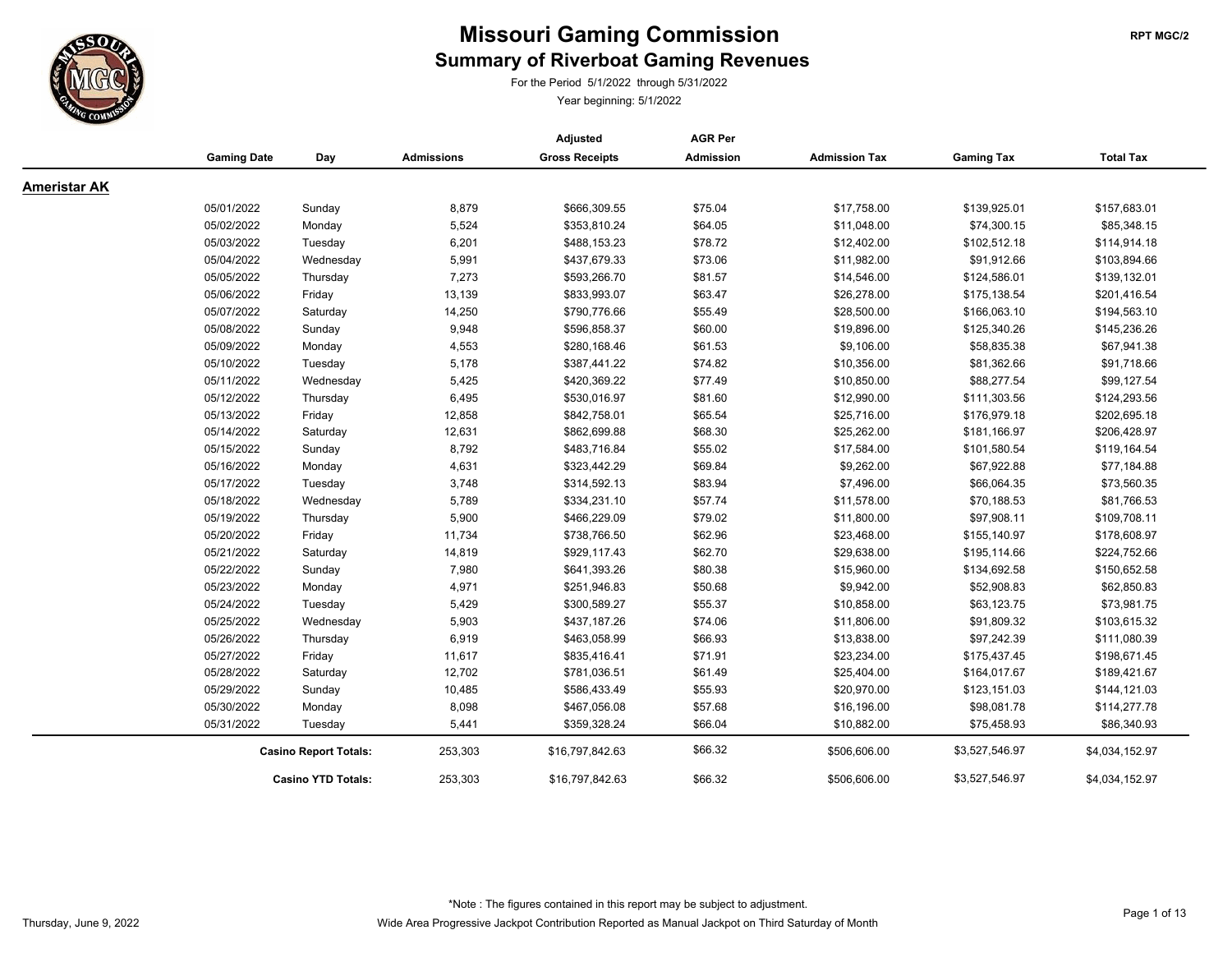

For the Period 5/1/2022 through 5/31/2022

|                     |                              |                           |                   | Adjusted              | <b>AGR Per</b>   |                      |                   |                  |
|---------------------|------------------------------|---------------------------|-------------------|-----------------------|------------------|----------------------|-------------------|------------------|
|                     | <b>Gaming Date</b>           | Day                       | <b>Admissions</b> | <b>Gross Receipts</b> | <b>Admission</b> | <b>Admission Tax</b> | <b>Gaming Tax</b> | <b>Total Tax</b> |
| <b>Ameristar AS</b> |                              |                           |                   |                       |                  |                      |                   |                  |
|                     | 05/01/2022                   | Sunday                    | 11,715            | \$881,319.07          | \$75.23          | \$23,430.00          | \$185,077.00      | \$208,507.00     |
|                     | 05/02/2022                   | Monday                    | 6,995             | \$591,384.06          | \$84.54          | \$13,990.00          | \$124,190.65      | \$138,180.65     |
|                     | 05/03/2022                   | Tuesday                   | 7,649             | \$683,911.56          | \$89.41          | \$15,298.00          | \$143,621.43      | \$158,919.43     |
|                     | 05/04/2022                   | Wednesday                 | 7,873             | \$572,211.21          | \$72.68          | \$15,746.00          | \$120,164.35      | \$135,910.35     |
|                     | 05/05/2022                   | Thursday                  | 12,148            | \$978,259.75          | \$80.53          | \$24,296.00          | \$205,434.55      | \$229,730.55     |
|                     | 05/06/2022                   | Friday                    | 15,552            | \$1,094,646.53        | \$70.39          | \$31,104.00          | \$229,875.77      | \$260,979.77     |
|                     | 05/07/2022                   | Saturday                  | 17,069            | \$1,380,512.72        | \$80.88          | \$34,138.00          | \$289,907.67      | \$324,045.67     |
|                     | 05/08/2022                   | Sunday                    | 12,570            | \$996,248.50          | \$79.26          | \$25,140.00          | \$209,212.19      | \$234,352.19     |
|                     | 05/09/2022                   | Monday                    | 5,770             | \$445,286.54          | \$77.17          | \$11,540.00          | \$93,510.17       | \$105,050.17     |
|                     | 05/10/2022                   | Tuesday                   | 4,702             | \$342,971.40          | \$72.94          | \$9,404.00           | \$72,023.99       | \$81,427.99      |
|                     | 05/11/2022                   | Wednesday                 | 7,519             | \$685,586.56          | \$91.18          | \$15,038.00          | \$143,973.18      | \$159,011.18     |
|                     | 05/12/2022                   | Thursday                  | 8,706             | \$626,207.61          | \$71.93          | \$17,412.00          | \$131,503.60      | \$148,915.60     |
|                     | 05/13/2022                   | Friday                    | 14,989            | \$1,196,336.66        | \$79.81          | \$29,978.00          | \$251,230.70      | \$281,208.70     |
|                     | 05/14/2022                   | Saturday                  | 16,950            | \$939,097.55          | \$55.40          | \$33,900.00          | \$197,210.49      | \$231,110.49     |
|                     | 05/15/2022                   | Sunday                    | 10,532            | \$750,964.95          | \$71.30          | \$21,064.00          | \$157,702.64      | \$178,766.64     |
|                     | 05/16/2022                   | Monday                    | 6,202             | \$574,837.73          | \$92.69          | \$12,404.00          | \$120,715.92      | \$133,119.92     |
|                     | 05/17/2022                   | Tuesday                   | 8,033             | \$706,761.04          | \$87.98          | \$16,066.00          | \$148,419.82      | \$164,485.82     |
|                     | 05/18/2022                   | Wednesday                 | 8,721             | \$501,596.59          | \$57.52          | \$17,442.00          | \$105,335.28      | \$122,777.28     |
|                     | 05/19/2022                   | Thursday                  | 12,011            | \$720,941.17          | \$60.02          | \$24,022.00          | \$151,397.65      | \$175,419.65     |
|                     | 05/20/2022                   | Friday                    | 16,969            | \$1,142,555.21        | \$67.33          | \$33,938.00          | \$239,936.59      | \$273,874.59     |
|                     | 05/21/2022                   | Saturday                  | 21,313            | \$1,354,945.20        | \$63.57          | \$42,626.00          | \$284,538.49      | \$327,164.49     |
|                     | 05/22/2022                   | Sunday                    | 12,339            | \$888,154.82          | \$71.98          | \$24,678.00          | \$186,512.51      | \$211,190.51     |
|                     | 05/23/2022                   | Monday                    | 7,070             | \$531,292.49          | \$75.15          | \$14,140.00          | \$111,571.42      | \$125,711.42     |
|                     | 05/24/2022                   | Tuesday                   | 7,136             | \$469,887.23          | \$65.85          | \$14,272.00          | \$98,676.32       | \$112,948.32     |
|                     | 05/25/2022                   | Wednesday                 | 8,169             | \$666,558.63          | \$81.60          | \$16,338.00          | \$139,977.31      | \$156,315.31     |
|                     | 05/26/2022                   | Thursday                  | 10,201            | \$835,215.46          | \$81.88          | \$20,402.00          | \$175,395.25      | \$195,797.25     |
|                     | 05/27/2022                   | Friday                    | 14,742            | \$1,304,088.26        | \$88.46          | \$29,484.00          | \$273,858.53      | \$303,342.53     |
|                     | 05/28/2022                   | Saturday                  | 16,377            | \$972,985.96          | \$59.41          | \$32,754.00          | \$204,327.05      | \$237,081.05     |
|                     | 05/29/2022                   | Sunday                    | 14,330            | \$1,118,488.13        | \$78.05          | \$28,660.00          | \$234,882.51      | \$263,542.51     |
|                     | 05/30/2022                   | Monday                    | 9,947             | \$703,359.43          | \$70.71          | \$19,894.00          | \$147,705.48      | \$167,599.48     |
|                     | 05/31/2022                   | Tuesday                   | 6,888             | \$566,112.35          | \$82.19          | \$13,776.00          | \$118,883.59      | \$132,659.59     |
|                     | <b>Casino Report Totals:</b> |                           | 341,187           | \$25,222,724.37       | \$73.93          | \$682,374.00         | \$5,296,772.10    | \$5,979,146.10   |
|                     |                              | <b>Casino YTD Totals:</b> | 341,187           | \$25,222,724.37       | \$73.93          | \$682,374.00         | \$5,296,772.10    | \$5,979,146.10   |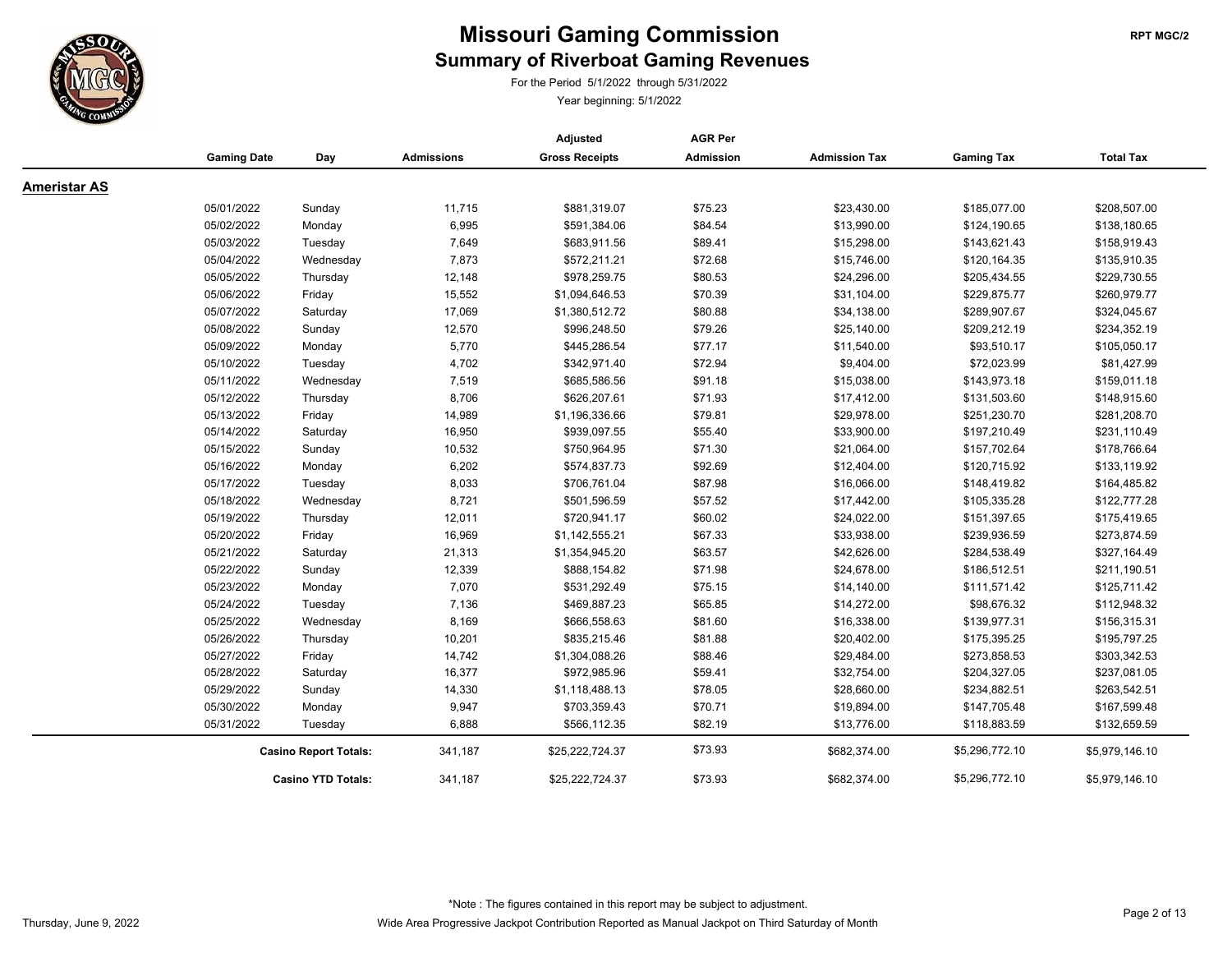

For the Period 5/1/2022 through 5/31/2022

|                  |                    |                              |                   | Adjusted              | <b>AGR Per</b>   |                      |                   |                  |
|------------------|--------------------|------------------------------|-------------------|-----------------------|------------------|----------------------|-------------------|------------------|
|                  | <b>Gaming Date</b> | Day                          | <b>Admissions</b> | <b>Gross Receipts</b> | <b>Admission</b> | <b>Admission Tax</b> | <b>Gaming Tax</b> | <b>Total Tax</b> |
| <b>Argosy AR</b> |                    |                              |                   |                       |                  |                      |                   |                  |
|                  | 05/01/2022         | Sunday                       | 7,068             | \$507,432.36          | \$71.79          | \$14,136.00          | \$106,560.80      | \$120,696.80     |
|                  | 05/02/2022         | Monday                       | 4,267             | \$291,573.92          | \$68.33          | \$8,534.00           | \$61,230.52       | \$69,764.52      |
|                  | 05/03/2022         | Tuesday                      | 6,503             | \$695,497.60          | \$106.95         | \$13,006.00          | \$146,054.50      | \$159,060.50     |
|                  | 05/04/2022         | Wednesday                    | 6,134             | \$293,983.49          | \$47.93          | \$12,268.00          | \$61,736.53       | \$74,004.53      |
|                  | 05/05/2022         | Thursday                     | 5,827             | \$450,536.36          | \$77.32          | \$11,654.00          | \$94,612.64       | \$106,266.64     |
|                  | 05/06/2022         | Friday                       | 9,965             | \$667,886.17          | \$67.02          | \$19,930.00          | \$140,256.10      | \$160,186.10     |
|                  | 05/07/2022         | Saturday                     | 12,671            | \$899,262.84          | \$70.97          | \$25,342.00          | \$188,845.20      | \$214,187.20     |
|                  | 05/08/2022         | Sunday                       | 7,510             | \$384,264.56          | \$51.17          | \$15,020.00          | \$80,695.56       | \$95,715.56      |
|                  | 05/09/2022         | Monday                       | 3,673             | \$247,812.35          | \$67.47          | \$7,346.00           | \$52,040.59       | \$59,386.59      |
|                  | 05/10/2022         | Tuesday                      | 5,166             | \$314,840.11          | \$60.94          | \$10,332.00          | \$66,116.42       | \$76,448.42      |
|                  | 05/11/2022         | Wednesday                    | 4,673             | \$523,627.72          | \$112.05         | \$9,346.00           | \$109,961.82      | \$119,307.82     |
|                  | 05/12/2022         | Thursday                     | 5,199             | \$368,315.71          | \$70.84          | \$10,398.00          | \$77,346.30       | \$87,744.30      |
|                  | 05/13/2022         | Friday                       | 10,024            | \$613,785.40          | \$61.23          | \$20,048.00          | \$128,894.93      | \$148,942.93     |
|                  | 05/14/2022         | Saturday                     | 12,378            | \$449,454.94          | \$36.31          | \$24,756.00          | \$94,385.54       | \$119,141.54     |
|                  | 05/15/2022         | Sunday                       | 6,849             | \$251,940.86          | \$36.79          | \$13,698.00          | \$52,907.58       | \$66,605.58      |
|                  | 05/16/2022         | Monday                       | 3,702             | \$294,436.89          | \$79.53          | \$7,404.00           | \$61,831.75       | \$69,235.75      |
|                  | 05/17/2022         | Tuesday                      | 5,306             | \$299,919.79          | \$56.52          | \$10,612.00          | \$62,983.16       | \$73,595.16      |
|                  | 05/18/2022         | Wednesday                    | 5,796             | \$818,576.31          | \$141.23         | \$11,592.00          | \$171,901.03      | \$183,493.03     |
|                  | 05/19/2022         | Thursday                     | 5,641             | \$379,877.14          | \$67.34          | \$11,282.00          | \$79,774.20       | \$91,056.20      |
|                  | 05/20/2022         | Friday                       | 9,285             | \$613,709.24          | \$66.10          | \$18,570.00          | \$128,878.94      | \$147,448.94     |
|                  | 05/21/2022         | Saturday                     | 12,390            | \$752,890.12          | \$60.77          | \$24,780.00          | \$158,106.93      | \$182,886.93     |
|                  | 05/22/2022         | Sunday                       | 5,994             | \$648,017.38          | \$108.11         | \$11,988.00          | \$136,083.65      | \$148,071.65     |
|                  | 05/23/2022         | Monday                       | 3,883             | \$292,872.67          | \$75.42          | \$7,766.00           | \$61,503.26       | \$69,269.26      |
|                  | 05/24/2022         | Tuesday                      | 5,515             | \$551,408.31          | \$99.98          | \$11,030.00          | \$115,795.75      | \$126,825.75     |
|                  | 05/25/2022         | Wednesday                    | 5,685             | \$377,424.90          | \$66.39          | \$11,370.00          | \$79,259.23       | \$90,629.23      |
|                  | 05/26/2022         | Thursday                     | 5,707             | \$485,330.11          | \$85.04          | \$11,414.00          | \$101,919.32      | \$113,333.32     |
|                  | 05/27/2022         | Friday                       | 9,431             | \$626,845.37          | \$66.47          | \$18,862.00          | \$131,637.53      | \$150,499.53     |
|                  | 05/28/2022         | Saturday                     | 10,500            | \$895,735.77          | \$85.31          | \$21,000.00          | \$188,104.51      | \$209,104.51     |
|                  | 05/29/2022         | Sunday                       | 8,283             | \$820,275.32          | \$99.03          | \$16,566.00          | \$172,257.82      | \$188,823.82     |
|                  | 05/30/2022         | Monday                       | 7,043             | \$348,509.75          | \$49.48          | \$14,086.00          | \$73,187.05       | \$87,273.05      |
|                  | 05/31/2022         | Tuesday                      | 5,148             | \$351,487.14          | \$68.28          | \$10,296.00          | \$73,812.30       | \$84,108.30      |
|                  |                    | <b>Casino Report Totals:</b> |                   | \$15,517,530.60       | \$71.44          | \$434,432.00         | \$3,258,681.46    | \$3,693,113.46   |
|                  |                    | <b>Casino YTD Totals:</b>    | 217,216           | \$15,517,530.60       | \$71.44          | \$434,432.00         | \$3,258,681.46    | \$3,693,113.46   |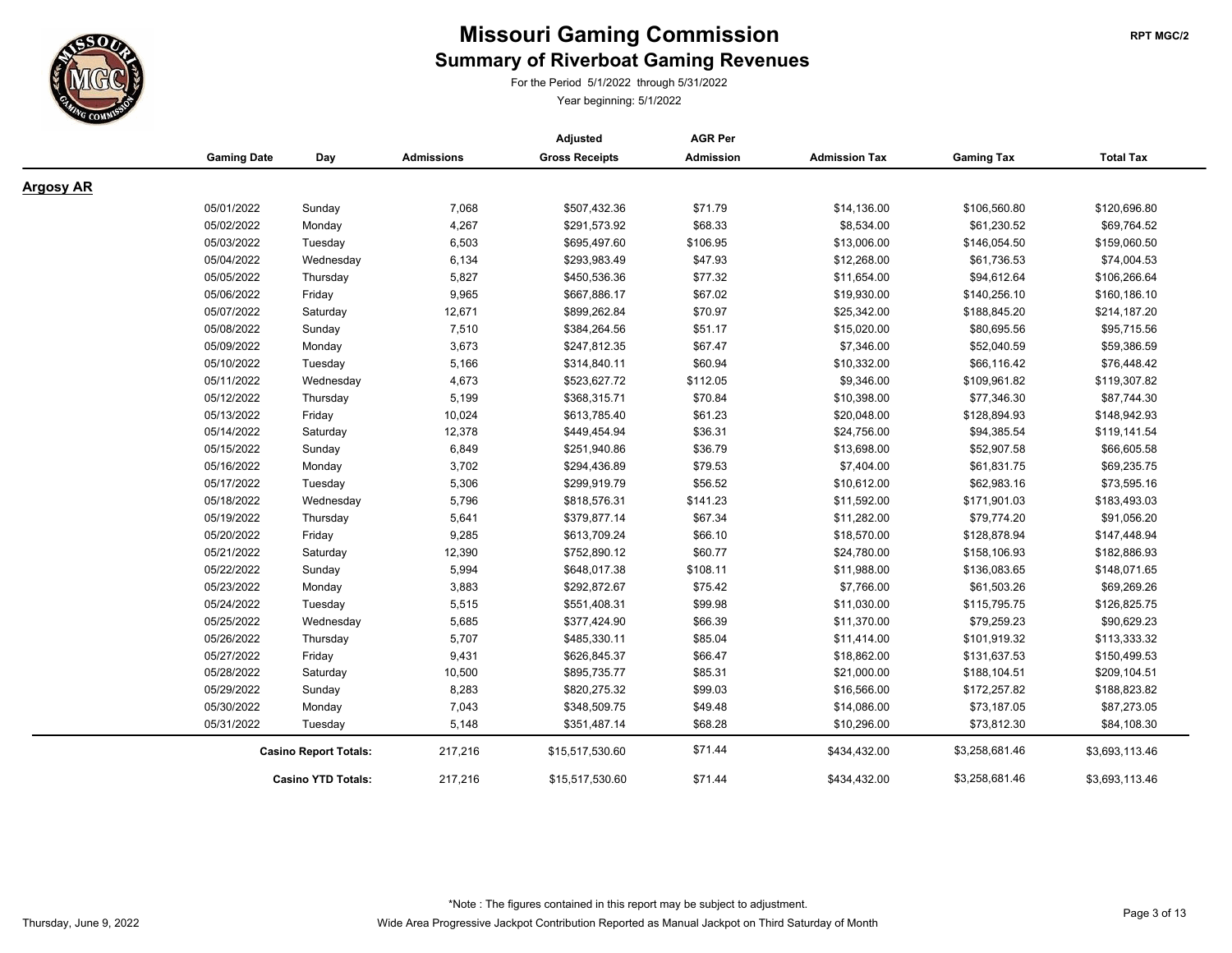

For the Period 5/1/2022 through 5/31/2022

|                     |                    |                              |                   | Adjusted              | <b>AGR Per</b>   |                      |                   |                  |
|---------------------|--------------------|------------------------------|-------------------|-----------------------|------------------|----------------------|-------------------|------------------|
|                     | <b>Gaming Date</b> | Day                          | <b>Admissions</b> | <b>Gross Receipts</b> | <b>Admission</b> | <b>Admission Tax</b> | <b>Gaming Tax</b> | <b>Total Tax</b> |
| <b>Bally KC BKC</b> |                    |                              |                   |                       |                  |                      |                   |                  |
|                     | 05/01/2022         | Sunday                       | 7,471             | \$308,075.02          | \$41.24          | \$14,942.00          | \$64,695.75       | \$79,637.75      |
|                     | 05/02/2022         | Monday                       | 4,893             | \$238,906.71          | \$48.83          | \$9,786.00           | \$50,170.41       | \$59,956.41      |
|                     | 05/03/2022         | Tuesday                      | 5,263             | \$224,409.37          | \$42.64          | \$10,526.00          | \$47,125.97       | \$57,651.97      |
|                     | 05/04/2022         | Wednesday                    | 6,371             | \$302,319.42          | \$47.45          | \$12,742.00          | \$63,487.08       | \$76,229.08      |
|                     | 05/05/2022         | Thursday                     | 7,454             | \$395,070.19          | \$53.00          | \$14,908.00          | \$82,964.74       | \$97,872.74      |
|                     | 05/06/2022         | Friday                       | 9,252             | \$505,481.61          | \$54.63          | \$18,504.00          | \$106,151.14      | \$124,655.14     |
|                     | 05/07/2022         | Saturday                     | 9,609             | \$418,993.01          | \$43.60          | \$19,218.00          | \$87,988.53       | \$107,206.53     |
|                     | 05/08/2022         | Sunday                       | 7,844             | \$433,886.35          | \$55.31          | \$15,688.00          | \$91,116.13       | \$106,804.13     |
|                     | 05/09/2022         | Monday                       | 4,619             | \$158,457.55          | \$34.31          | \$9,238.00           | \$33,276.09       | \$42,514.09      |
|                     | 05/10/2022         | Tuesday                      | 4,437             | \$276,272.23          | \$62.27          | \$8,874.00           | \$58,017.17       | \$66,891.17      |
|                     | 05/11/2022         | Wednesday                    | 6,336             | \$360,981.18          | \$56.97          | \$12,672.00          | \$75,806.05       | \$88,478.05      |
|                     | 05/12/2022         | Thursday                     | 6,877             | \$262,691.19          | \$38.20          | \$13,754.00          | \$55,165.15       | \$68,919.15      |
|                     | 05/13/2022         | Friday                       | 9,575             | \$496,513.99          | \$51.86          | \$19,150.00          | \$104,267.94      | \$123,417.94     |
|                     | 05/14/2022         | Saturday                     | 8,436             | \$459,695.66          | \$54.49          | \$16,872.00          | \$96,536.09       | \$113,408.09     |
|                     | 05/15/2022         | Sunday                       | 6,975             | \$423,621.22          | \$60.73          | \$13,950.00          | \$88,960.46       | \$102,910.46     |
|                     | 05/16/2022         | Monday                       | 4,573             | \$197,879.79          | \$43.27          | \$9,146.00           | \$41,554.76       | \$50,700.76      |
|                     | 05/17/2022         | Tuesday                      | 4,487             | \$187,489.18          | \$41.78          | \$8,974.00           | \$39,372.73       | \$48,346.73      |
|                     | 05/18/2022         | Wednesday                    | 6,207             | \$314,031.26          | \$50.59          | \$12,414.00          | \$65,946.56       | \$78,360.56      |
|                     | 05/19/2022         | Thursday                     | 6,932             | \$317,772.37          | \$45.84          | \$13,864.00          | \$66,732.20       | \$80,596.20      |
|                     | 05/20/2022         | Friday                       | 8,221             | \$516,803.45          | \$62.86          | \$16,442.00          | \$108,528.72      | \$124,970.72     |
|                     | 05/21/2022         | Saturday                     | 9,865             | \$423,006.61          | \$42.88          | \$19,730.00          | \$88,831.39       | \$108,561.39     |
|                     | 05/22/2022         | Sunday                       | 6,937             | \$382,634.60          | \$55.16          | \$13,874.00          | \$80,353.27       | \$94,227.27      |
|                     | 05/23/2022         | Monday                       | 4,652             | \$123,756.15          | \$26.60          | \$9,304.00           | \$25,988.79       | \$35,292.79      |
|                     | 05/24/2022         | Tuesday                      | 4,352             | \$294,790.19          | \$67.74          | \$8,704.00           | \$61,905.94       | \$70,609.94      |
|                     | 05/25/2022         | Wednesday                    | 6,568             | \$360,618.79          | \$54.91          | \$13,136.00          | \$75,729.95       | \$88,865.95      |
|                     | 05/26/2022         | Thursday                     | 7,479             | \$451,633.38          | \$60.39          | \$14,958.00          | \$94,843.01       | \$109,801.01     |
|                     | 05/27/2022         | Friday                       | 8,557             | \$504,878.32          | \$59.00          | \$17,114.00          | \$106,024.45      | \$123,138.45     |
|                     | 05/28/2022         | Saturday                     | 9,927             | \$412,325.28          | \$41.54          | \$19,854.00          | \$86,588.31       | \$106,442.31     |
|                     | 05/29/2022         | Sunday                       | 7,706             | \$338,229.26          | \$43.89          | \$15,412.00          | \$71,028.14       | \$86,440.14      |
|                     | 05/30/2022         | Monday                       | 6,874             | \$176,814.68          | \$25.72          | \$13,748.00          | \$37,131.08       | \$50,879.08      |
|                     | 05/31/2022         | Tuesday                      | 5,059             | \$270,145.62          | \$53.40          | \$10,118.00          | \$56,730.58       | \$66,848.58      |
|                     |                    | <b>Casino Report Totals:</b> |                   | \$10,538,183.63       | \$49.29          | \$427,616.00         | \$2,213,018.58    | \$2,640,634.58   |
|                     |                    | <b>Casino YTD Totals:</b>    | 213,808           | \$10,538,183.63       | \$49.29          | \$427,616.00         | \$2,213,018.58    | \$2,640,634.58   |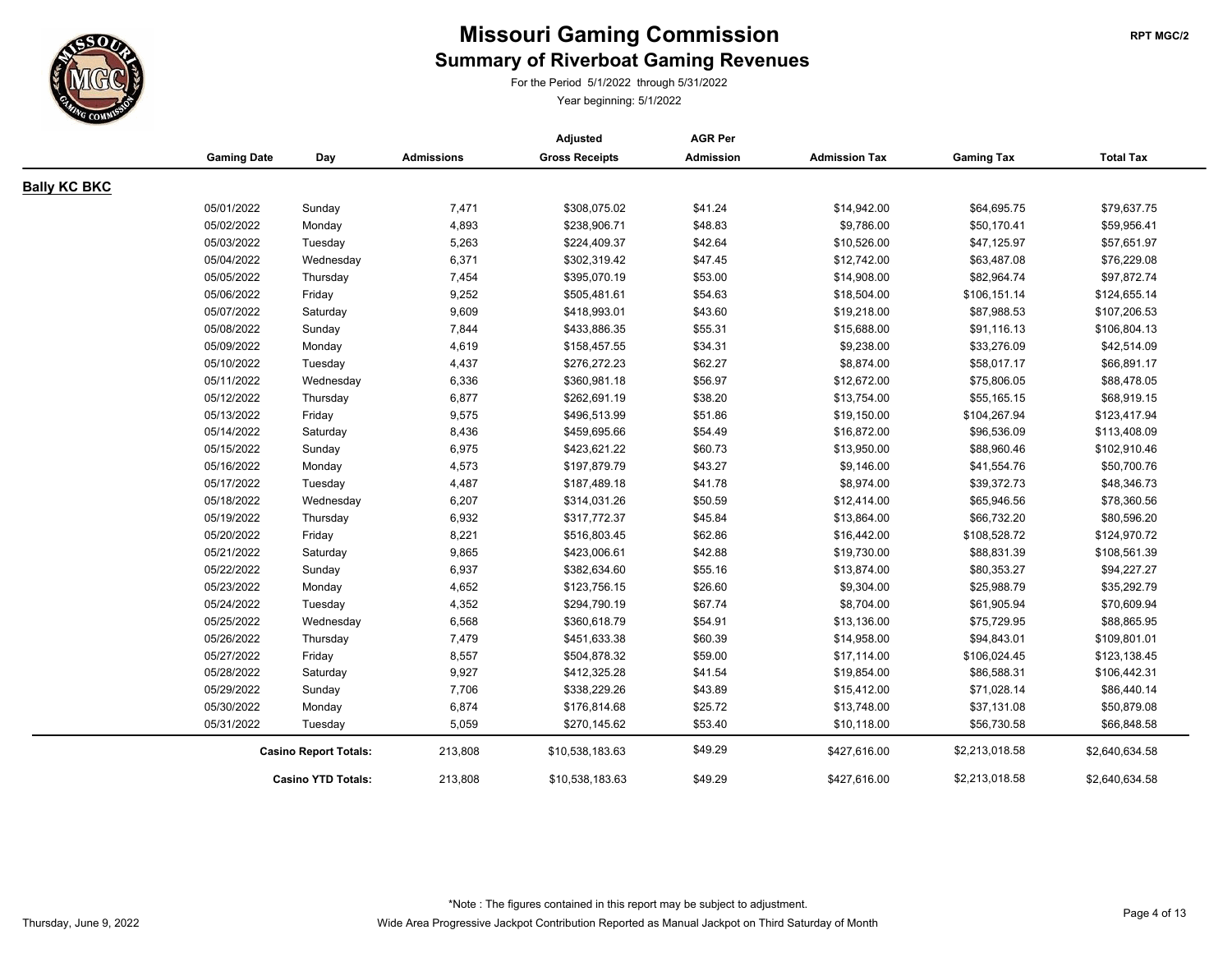

For the Period 5/1/2022 through 5/31/2022

|                         |                    | <b>AGR Per</b><br>Adjusted   |                   |                       |                  |                      |                   |                  |
|-------------------------|--------------------|------------------------------|-------------------|-----------------------|------------------|----------------------|-------------------|------------------|
|                         | <b>Gaming Date</b> | Day                          | <b>Admissions</b> | <b>Gross Receipts</b> | <b>Admission</b> | <b>Admission Tax</b> | <b>Gaming Tax</b> | <b>Total Tax</b> |
| <b>Century Cape CEN</b> |                    |                              |                   |                       |                  |                      |                   |                  |
|                         | 05/01/2022         | Sunday                       | 2,888             | \$118,506.92          | \$41.03          | \$5,776.00           | \$24,886.45       | \$30,662.45      |
|                         | 05/02/2022         | Monday                       | 2,064             | \$161,794.80          | \$78.39          | \$4,128.00           | \$33,976.91       | \$38,104.91      |
|                         | 05/03/2022         | Tuesday                      | 2,897             | \$192,469.42          | \$66.44          | \$5,794.00           | \$40,418.58       | \$46,212.58      |
|                         | 05/04/2022         | Wednesday                    | 2,416             | \$206,081.65          | \$85.30          | \$4,832.00           | \$43,277.15       | \$48,109.15      |
|                         | 05/05/2022         | Thursday                     | 2,966             | \$208,211.65          | \$70.20          | \$5,932.00           | \$43,724.45       | \$49,656.45      |
|                         | 05/06/2022         | Friday                       | 4,582             | \$239,333.67          | \$52.23          | \$9,164.00           | \$50,260.07       | \$59,424.07      |
|                         | 05/07/2022         | Saturday                     | 5,258             | \$294,481.39          | \$56.01          | \$10,516.00          | \$61,841.09       | \$72,357.09      |
|                         | 05/08/2022         | Sunday                       | 3,662             | \$265,354.53          | \$72.46          | \$7,324.00           | \$55,724.45       | \$63,048.45      |
|                         | 05/09/2022         | Monday                       | 2,206             | \$111,640.73          | \$50.61          | \$4,412.00           | \$23,444.55       | \$27,856.55      |
|                         | 05/10/2022         | Tuesday                      | 2,249             | \$148,200.87          | \$65.90          | \$4,498.00           | \$31,122.18       | \$35,620.18      |
|                         | 05/11/2022         | Wednesday                    | 2,025             | \$126,911.46          | \$62.67          | \$4,050.00           | \$26,651.41       | \$30,701.41      |
|                         | 05/12/2022         | Thursday                     | 2,569             | \$190,408.15          | \$74.12          | \$5,138.00           | \$39,985.71       | \$45,123.71      |
|                         | 05/13/2022         | Friday                       | 3,608             | \$247,808.74          | \$68.68          | \$7,216.00           | \$52,039.84       | \$59,255.84      |
|                         | 05/14/2022         | Saturday                     | 4,490             | \$204,139.56          | \$45.47          | \$8,980.00           | \$42,869.31       | \$51,849.31      |
|                         | 05/15/2022         | Sunday                       | 2,424             | \$172,459.33          | \$71.15          | \$4,848.00           | \$36,216.46       | \$41,064.46      |
|                         | 05/16/2022         | Monday                       | 1,974             | \$142,613.98          | \$72.25          | \$3,948.00           | \$29,948.94       | \$33,896.94      |
|                         | 05/17/2022         | Tuesday                      | 2,092             | \$180,915.84          | \$86.48          | \$4,184.00           | \$37,992.33       | \$42,176.33      |
|                         | 05/18/2022         | Wednesday                    | 2,077             | \$151,801.01          | \$73.09          | \$4,154.00           | \$31,878.21       | \$36,032.21      |
|                         | 05/19/2022         | Thursday                     | 2,438             | \$194,344.85          | \$79.71          | \$4,876.00           | \$40,812.42       | \$45,688.42      |
|                         | 05/20/2022         | Friday                       | 3,746             | \$270,794.12          | \$72.29          | \$7,492.00           | \$56,866.77       | \$64,358.77      |
|                         | 05/21/2022         | Saturday                     | 4,080             | \$155,235.64          | \$38.05          | \$8,160.00           | \$32,599.48       | \$40,759.48      |
|                         | 05/22/2022         | Sunday                       | 2,891             | \$278,375.88          | \$96.29          | \$5,782.00           | \$58,458.93       | \$64,240.93      |
|                         | 05/23/2022         | Monday                       | 1,811             | \$125,803.75          | \$69.47          | \$3,622.00           | \$26,418.79       | \$30,040.79      |
|                         | 05/24/2022         | Tuesday                      | 2,287             | \$138,263.11          | \$60.46          | \$4,574.00           | \$29,035.25       | \$33,609.25      |
|                         | 05/25/2022         | Wednesday                    | 2,495             | \$169,453.24          | \$67.92          | \$4,990.00           | \$35,585.18       | \$40,575.18      |
|                         | 05/26/2022         | Thursday                     | 2,801             | \$158,509.35          | \$56.59          | \$5,602.00           | \$33,286.96       | \$38,888.96      |
|                         | 05/27/2022         | Friday                       | 4,418             | \$335,175.89          | \$75.87          | \$8,836.00           | \$70,386.94       | \$79,222.94      |
|                         | 05/28/2022         | Saturday                     | 4,374             | \$254,461.98          | \$58.18          | \$8,748.00           | \$53,437.02       | \$62,185.02      |
|                         | 05/29/2022         | Sunday                       | 3,078             | \$161,382.05          | \$52.43          | \$6,156.00           | \$33,890.23       | \$40,046.23      |
|                         | 05/30/2022         | Monday                       | 3,581             | \$262,524.56          | \$73.31          | \$7,162.00           | \$55,130.16       | \$62,292.16      |
|                         | 05/31/2022         | Tuesday                      | 2,409             | \$141,673.78          | \$58.81          | \$4,818.00           | \$29,751.49       | \$34,569.49      |
|                         |                    | <b>Casino Report Totals:</b> | 92,856            | \$6,009,131.90        | \$64.71          | \$185,712.00         | \$1,261,917.71    | \$1,447,629.71   |
|                         |                    | <b>Casino YTD Totals:</b>    | 92,856            | \$6,009,131.90        | \$64.71          | \$185,712.00         | \$1,261,917.71    | \$1,447,629.71   |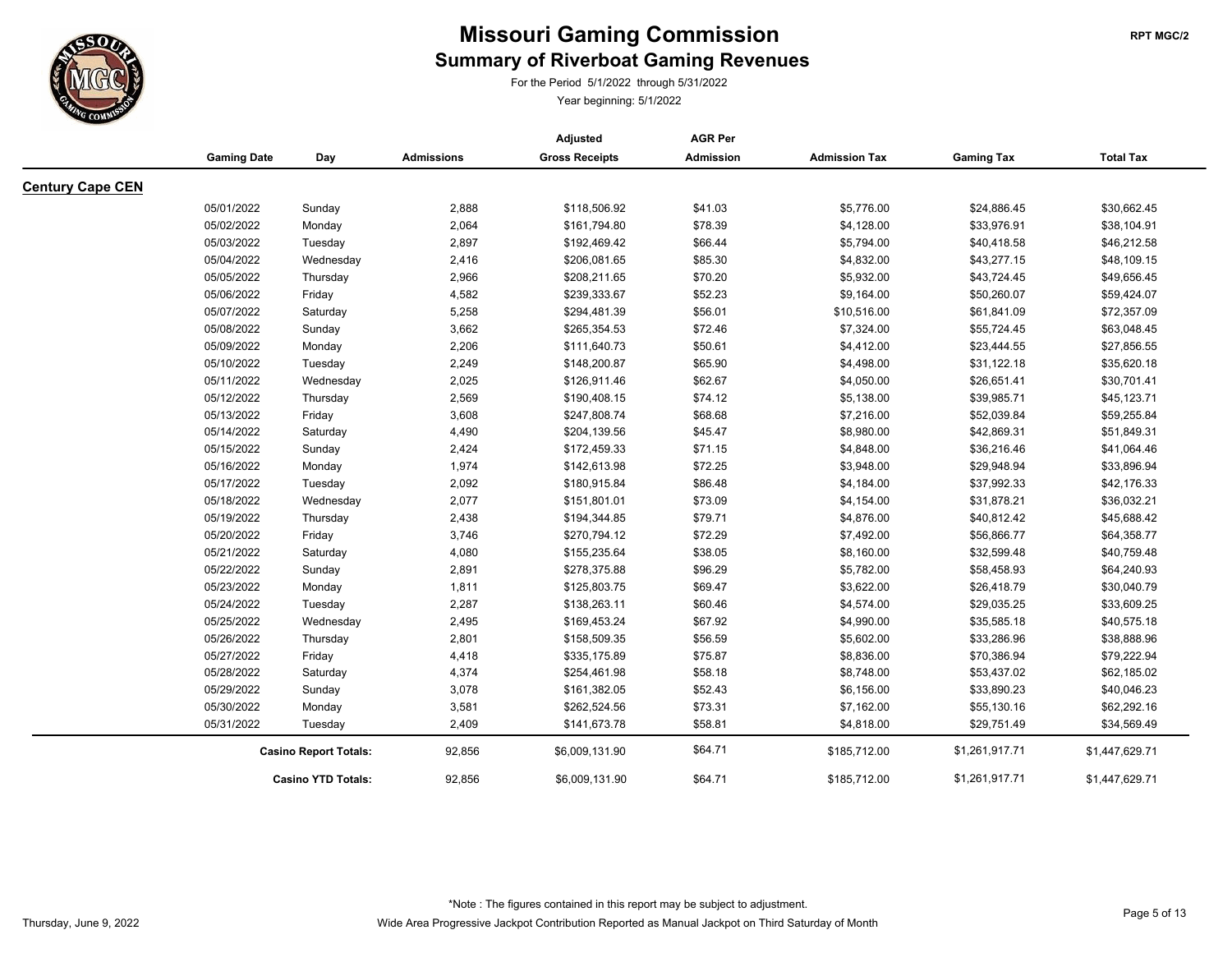

For the Period 5/1/2022 through 5/31/2022

|                        |                              |                           |                   | Adjusted              | <b>AGR Per</b>     |                      |                   |                            |
|------------------------|------------------------------|---------------------------|-------------------|-----------------------|--------------------|----------------------|-------------------|----------------------------|
|                        | <b>Gaming Date</b>           | Day                       | <b>Admissions</b> | <b>Gross Receipts</b> | <b>Admission</b>   | <b>Admission Tax</b> | <b>Gaming Tax</b> | <b>Total Tax</b>           |
| <b>Century CAU CAU</b> |                              |                           |                   |                       |                    |                      |                   |                            |
|                        | 05/01/2022                   | Sunday                    | 1,907             | \$144,938.11          | \$76.00            | \$3,814.00           | \$30,437.00       | \$34,251.00                |
|                        | 05/02/2022                   | Monday                    | 1,155             | \$72,624.34           | \$62.88            | \$2,310.00           | \$15,251.11       | \$17,561.11                |
|                        | 05/03/2022                   | Tuesday                   | 1,550             | \$91,440.19           | \$58.99            | \$3,100.00           | \$19,202.44       | \$22,302.44                |
|                        | 05/04/2022                   |                           | 1,817             | \$127,563.90          | \$70.21            | \$3,634.00           | \$26,788.42       | \$30,422.42                |
|                        | 05/05/2022                   | Wednesday<br>Thursday     | 1,425             | \$102,574.46          | \$71.98            | \$2,850.00           | \$21,540.64       | \$24,390.64                |
|                        | 05/06/2022                   |                           | 2,792             |                       |                    | \$5,584.00           | \$37,258.44       |                            |
|                        | 05/07/2022                   | Friday                    | 3,084             | \$177,421.15          | \$63.55<br>\$58.69 | \$6,168.00           | \$38,012.95       | \$42,842.44<br>\$44,180.95 |
|                        |                              | Saturday                  |                   | \$181,014.07          |                    |                      |                   |                            |
|                        | 05/08/2022                   | Sunday                    | 2,467             | \$158,016.94          | \$64.05            | \$4,934.00           | \$33,183.56       | \$38,117.56                |
|                        | 05/09/2022                   | Monday                    | 1,205             | \$95,100.29           | \$78.92            | \$2,410.00           | \$19,971.06       | \$22,381.06                |
|                        | 05/10/2022                   | Tuesday                   | 1,143             | \$89,380.70           | \$78.20            | \$2,286.00           | \$18,769.95       | \$21,055.95                |
|                        | 05/11/2022                   | Wednesday                 | 1,116             | \$79,336.35           | \$71.09            | \$2,232.00           | \$16,660.63       | \$18,892.63                |
|                        | 05/12/2022                   | Thursday                  | 1,515             | \$122,874.66          | \$81.11            | \$3,030.00           | \$25,803.68       | \$28,833.68                |
|                        | 05/13/2022                   | Friday                    | 2,262             | \$203,080.32          | \$89.78            | \$4,524.00           | \$42,646.87       | \$47,170.87                |
|                        | 05/14/2022                   | Saturday                  | 2,768             | \$197,912.18          | \$71.50            | \$5,536.00           | \$41,561.56       | \$47,097.56                |
|                        | 05/15/2022                   | Sunday                    | 1,472             | \$116,153.31          | \$78.91            | \$2,944.00           | \$24,392.20       | \$27,336.20                |
|                        | 05/16/2022                   | Monday                    | 1,175             | \$90,948.25           | \$77.40            | \$2,350.00           | \$19,099.13       | \$21,449.13                |
|                        | 05/17/2022                   | Tuesday                   | 875               | \$80,308.91           | \$91.78            | \$1,750.00           | \$16,864.87       | \$18,614.87                |
|                        | 05/18/2022                   | Wednesday                 | 1,213             | \$91,989.04           | \$75.84            | \$2,426.00           | \$19,317.70       | \$21,743.70                |
|                        | 05/19/2022                   | Thursday                  | 1,328             | \$105,272.02          | \$79.27            | \$2,656.00           | \$22,107.12       | \$24,763.12                |
|                        | 05/20/2022                   | Friday                    | 2,211             | \$198,639.73          | \$89.84            | \$4,422.00           | \$41,714.34       | \$46,136.34                |
|                        | 05/21/2022                   | Saturday                  | 2,009             | \$162,366.01          | \$80.82            | \$4,018.00           | \$34,096.86       | \$38,114.86                |
|                        | 05/22/2022                   | Sunday                    | 1,813             | \$143,679.16          | \$79.25            | \$3,626.00           | \$30,172.62       | \$33,798.62                |
|                        | 05/23/2022                   | Monday                    | 984               | \$88,185.86           | \$89.62            | \$1,968.00           | \$18,519.03       | \$20,487.03                |
|                        | 05/24/2022                   | Tuesday                   | 1,015             | \$72,650.58           | \$71.58            | \$2,030.00           | \$15,256.62       | \$17,286.62                |
|                        | 05/25/2022                   | Wednesday                 | 1,376             | \$109,274.34          | \$79.41            | \$2,752.00           | \$22,947.61       | \$25,699.61                |
|                        | 05/26/2022                   | Thursday                  | 1,633             | \$139,967.14          | \$85.71            | \$3,266.00           | \$29,393.10       | \$32,659.10                |
|                        | 05/27/2022                   | Friday                    | 2,322             | \$201,542.90          | \$86.80            | \$4,644.00           | \$42,324.01       | \$46,968.01                |
|                        | 05/28/2022                   | Saturday                  | 2,715             | \$173,888.87          | \$64.05            | \$5,430.00           | \$36,516.66       | \$41,946.66                |
|                        | 05/29/2022                   | Sunday                    | 2,246             | \$144,636.53          | \$64.40            | \$4,492.00           | \$30,373.67       | \$34,865.67                |
|                        | 05/30/2022                   | Monday                    | 1,848             | \$155,432.83          | \$84.11            | \$3,696.00           | \$32,640.89       | \$36,336.89                |
|                        | 05/31/2022                   | Tuesday                   | 1,214             | \$68,926.54           | \$56.78            | \$2,428.00           | \$14,474.57       | \$16,902.57                |
|                        | <b>Casino Report Totals:</b> |                           | 53,655            | \$3,987,139.68        | \$74.31            | \$107,310.00         | \$837,299.31      | \$944,609.31               |
|                        |                              | <b>Casino YTD Totals:</b> | 53,655            | \$3,987,139.68        | \$74.31            | \$107,310.00         | \$837,299.31      | \$944,609.31               |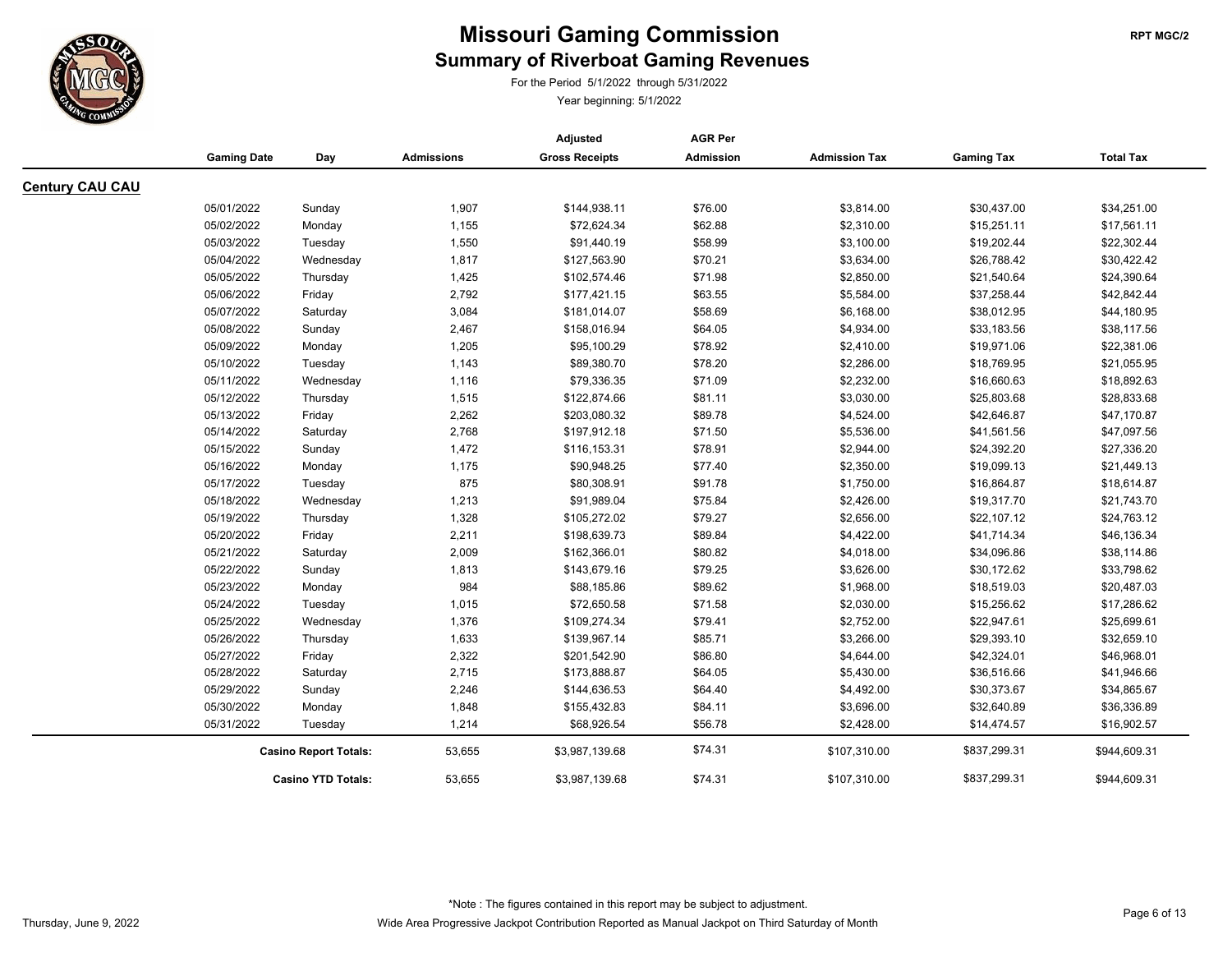

# **Summary of Riverboat Gaming Revenues Missouri Gaming Commission RET MGC/2 RPT MGC/2**

For the Period 5/1/2022 through 5/31/2022

|                    |                    |                              |                   | Adjusted              | <b>AGR Per</b> |                      |                   |                  |
|--------------------|--------------------|------------------------------|-------------------|-----------------------|----------------|----------------------|-------------------|------------------|
|                    | <b>Gaming Date</b> | Day                          | <b>Admissions</b> | <b>Gross Receipts</b> | Admission      | <b>Admission Tax</b> | <b>Gaming Tax</b> | <b>Total Tax</b> |
| <b>Harrah's HA</b> |                    |                              |                   |                       |                |                      |                   |                  |
|                    | 05/01/2022         | Sunday                       | 7,966             | \$456,153.75          | \$57.26        | \$15,932.00          | \$95,792.29       | \$111,724.29     |
|                    | 05/02/2022         | Monday                       | 5,474             | \$428,689.98          | \$78.31        | \$10,948.00          | \$90,024.90       | \$100,972.90     |
|                    | 05/03/2022         | Tuesday                      | 6,122             | \$373,133.54          | \$60.95        | \$12,244.00          | \$78,358.04       | \$90,602.04      |
|                    | 05/04/2022         | Wednesday                    | 5,035             | \$423,038.58          | \$84.02        | \$10,070.00          | \$88,838.10       | \$98,908.10      |
|                    | 05/05/2022         | Thursday                     | 5,738             | \$383,213.72          | \$66.79        | \$11,476.00          | \$80,474.88       | \$91,950.88      |
|                    | 05/06/2022         | Friday                       | 9,054             | \$230,521.40          | \$25.46        | \$18,108.00          | \$48,409.49       | \$66,517.49      |
|                    | 05/07/2022         | Saturday                     | 9,400             | \$1,275,960.87        | \$135.74       | \$18,800.00          | \$267,951.78      | \$286,751.78     |
|                    | 05/08/2022         | Sunday                       | 8,608             | \$932,024.56          | \$108.27       | \$17,216.00          | \$195,725.16      | \$212,941.16     |
|                    | 05/09/2022         | Monday                       | 4,294             | \$273,894.37          | \$63.79        | \$8,588.00           | \$57,517.82       | \$66,105.82      |
|                    | 05/10/2022         | Tuesday                      | 4,566             | \$340,194.71          | \$74.51        | \$9,132.00           | \$71,440.89       | \$80,572.89      |
|                    | 05/11/2022         | Wednesday                    | 4,393             | \$239,225.39          | \$54.46        | \$8,786.00           | \$50,237.33       | \$59,023.33      |
|                    | 05/12/2022         | Thursday                     | 5,289             | \$413,337.51          | \$78.15        | \$10,578.00          | \$86,800.88       | \$97,378.88      |
|                    | 05/13/2022         | Friday                       | 10,031            | \$764,829.18          | \$76.25        | \$20,062.00          | \$160,614.13      | \$180,676.13     |
|                    | 05/14/2022         | Saturday                     | 12,127            | \$911,348.42          | \$75.15        | \$24,254.00          | \$191,383.17      | \$215,637.17     |
|                    | 05/15/2022         | Sunday                       | 8,079             | \$435,031.08          | \$53.85        | \$16,158.00          | \$91,356.53       | \$107,514.53     |
|                    | 05/16/2022         | Monday                       | 5,528             | \$398,194.29          | \$72.03        | \$11,056.00          | \$83,620.80       | \$94,676.80      |
|                    | 05/17/2022         | Tuesday                      | 5,004             | \$392,725.48          | \$78.48        | \$10,008.00          | \$82,472.35       | \$92,480.35      |
|                    | 05/18/2022         | Wednesday                    | 4,512             | \$408,009.74          | \$90.43        | \$9,024.00           | \$85,682.05       | \$94,706.05      |
|                    | 05/19/2022         | Thursday                     | 5,485             | \$418,548.16          | \$76.31        | \$10,970.00          | \$87,895.11       | \$98,865.11      |
|                    | 05/20/2022         | Friday                       | 9,281             | \$574,060.97          | \$61.85        | \$18,562.00          | \$120,552.80      | \$139,114.80     |
|                    | 05/21/2022         | Saturday                     | 10,003            | \$686,509.59          | \$68.63        | \$20,006.00          | \$144,167.01      | \$164,173.01     |
|                    | 05/22/2022         | Sunday                       | 6,721             | \$325,825.64          | \$48.48        | \$13,442.00          | \$68,423.38       | \$81,865.38      |
|                    | 05/23/2022         | Monday                       | 4,406             | \$263,775.24          | \$59.87        | \$8,812.00           | \$55,392.80       | \$64,204.80      |
|                    | 05/24/2022         | Tuesday                      | 5,211             | \$70,066.38           | \$13.45        | \$10,422.00          | \$14,713.94       | \$25,135.94      |
|                    | 05/25/2022         | Wednesday                    | 5,147             | \$453,543.61          | \$88.12        | \$10,294.00          | \$95,244.16       | \$105,538.16     |
|                    | 05/26/2022         | Thursday                     | 5,669             | \$414,079.86          | \$73.04        | \$11,338.00          | \$86,956.77       | \$98,294.77      |
|                    | 05/27/2022         | Friday                       | 8,704             | \$617,334.77          | \$70.93        | \$17,408.00          | \$129,640.30      | \$147,048.30     |
|                    | 05/28/2022         | Saturday                     | 10,288            | \$692,043.02          | \$67.27        | \$20,576.00          | \$145,329.03      | \$165,905.03     |
|                    | 05/29/2022         | Sunday                       | 8,173             | \$595,541.41          | \$72.87        | \$16,346.00          | \$125,063.70      | \$141,409.70     |
|                    | 05/30/2022         | Monday                       | 6,177             | \$514,839.25          | \$83.35        | \$12,354.00          | \$108,116.24      | \$120,470.24     |
|                    | 05/31/2022         | Tuesday                      | 4,802             | \$279,052.32          | \$58.11        | \$9,604.00           | \$58,600.99       | \$68,204.99      |
|                    |                    | <b>Casino Report Totals:</b> |                   | \$14,984,746.79       | \$70.92        | \$422,574.00         | \$3,146,796.82    | \$3,569,370.82   |
|                    |                    | <b>Casino YTD Totals:</b>    | 211,287           | \$14,984,746.79       | \$70.92        | \$422,574.00         | \$3,146,796.82    | \$3,569,370.82   |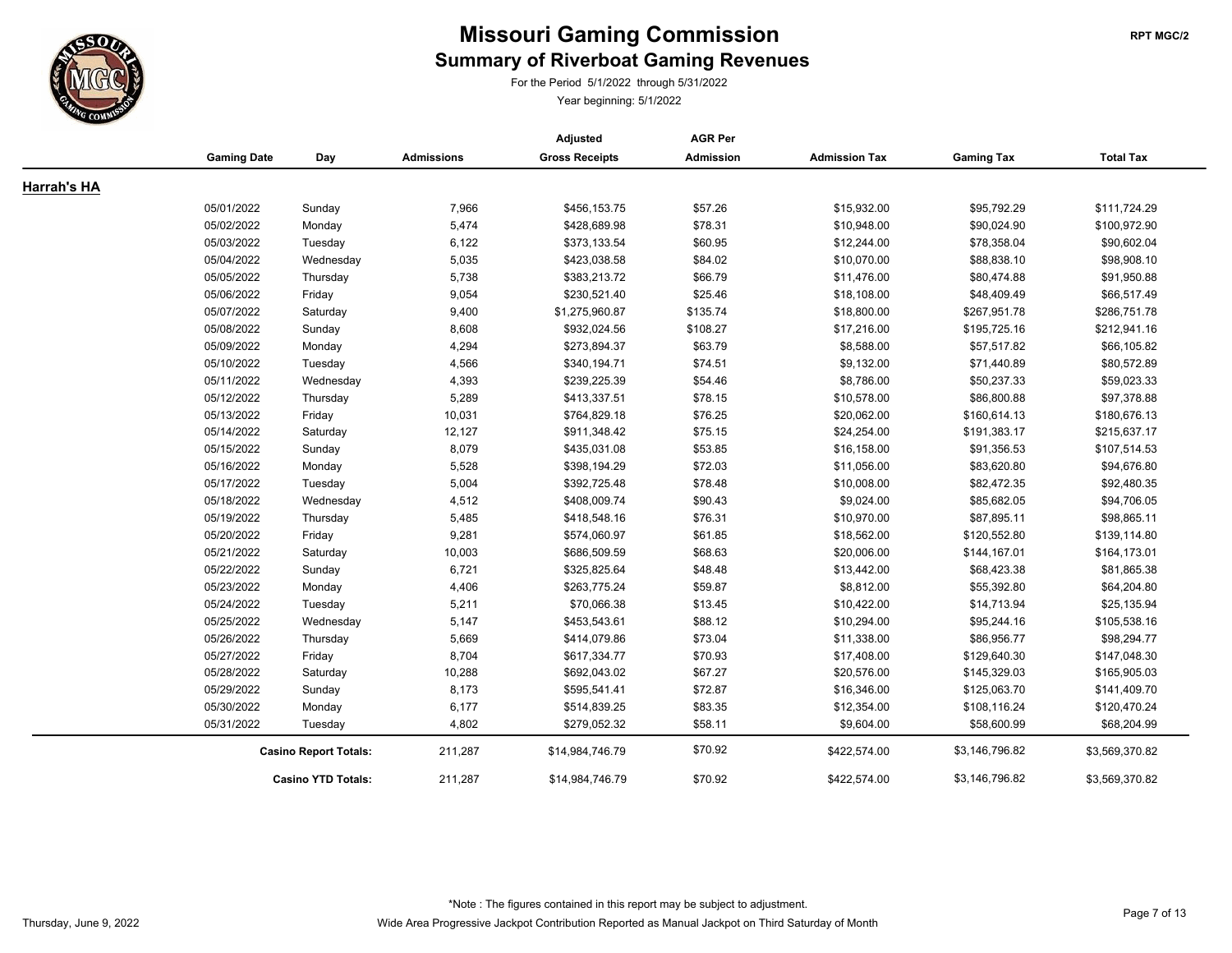

For the Period 5/1/2022 through 5/31/2022

|                     |                    |                              |                   | Adjusted              | <b>AGR Per</b>   |                      |                   |                  |
|---------------------|--------------------|------------------------------|-------------------|-----------------------|------------------|----------------------|-------------------|------------------|
|                     | <b>Gaming Date</b> | Day                          | <b>Admissions</b> | <b>Gross Receipts</b> | <b>Admission</b> | <b>Admission Tax</b> | <b>Gaming Tax</b> | <b>Total Tax</b> |
| <b>Hollywood HC</b> |                    |                              |                   |                       |                  |                      |                   |                  |
|                     | 05/01/2022         | Sunday                       | 14,217            | \$898,766.61          | \$63.22          | \$28,434.00          | \$188,740.99      | \$217,174.99     |
|                     | 05/02/2022         |                              | 8,993             | \$571,276.64          | \$63.52          | \$17,986.00          | \$119,968.09      | \$137,954.09     |
|                     | 05/03/2022         | Monday<br>Tuesday            | 8,125             | \$585,732.73          | \$72.09          | \$16,250.00          | \$123,003.87      | \$139,253.87     |
|                     | 05/04/2022         |                              | 8,310             | \$464,323.51          | \$55.88          | \$16,620.00          | \$97,507.94       | \$114,127.94     |
|                     | 05/05/2022         | Wednesday                    | 10,434            | \$801,787.89          | \$76.84          | \$20,868.00          | \$168,375.46      | \$189,243.46     |
|                     | 05/06/2022         | Thursday                     |                   | \$957,433.98          | \$80.88          | \$23,674.00          | \$201,061.14      | \$224,735.14     |
|                     |                    | Friday                       | 11,837            |                       |                  |                      |                   |                  |
|                     | 05/07/2022         | Saturday                     | 15,763            | \$1,040,110.45        | \$65.98          | \$31,526.00          | \$218,423.19      | \$249,949.19     |
|                     | 05/08/2022         | Sunday                       | 12,600            | \$722,369.83          | \$57.33          | \$25,200.00          | \$151,697.66      | \$176,897.66     |
|                     | 05/09/2022         | Monday                       | 6,886             | \$450,359.87          | \$65.40          | \$13,772.00          | \$94,575.57       | \$108,347.57     |
|                     | 05/10/2022         | Tuesday                      | 7,264             | \$527,081.83          | \$72.56          | \$14,528.00          | \$110,687.18      | \$125,215.18     |
|                     | 05/11/2022         | Wednesday                    | 7,621             | \$482,156.12          | \$63.27          | \$15,242.00          | \$101,252.79      | \$116,494.79     |
|                     | 05/12/2022         | Thursday                     | 9,788             | \$587,230.69          | \$59.99          | \$19,576.00          | \$123,318.44      | \$142,894.44     |
|                     | 05/13/2022         | Friday                       | 11,920            | \$897,694.47          | \$75.31          | \$23,840.00          | \$188,515.84      | \$212,355.84     |
|                     | 05/14/2022         | Saturday                     | 15,671            | \$1,015,088.99        | \$64.77          | \$31,342.00          | \$213,168.69      | \$244,510.69     |
|                     | 05/15/2022         | Sunday                       | 11,392            | \$781,996.06          | \$68.64          | \$22,784.00          | \$164,219.17      | \$187,003.17     |
|                     | 05/16/2022         | Monday                       | 6,131             | \$439,011.47          | \$71.61          | \$12,262.00          | \$92,192.41       | \$104,454.41     |
|                     | 05/17/2022         | Tuesday                      | 5,842             | \$409,519.86          | \$70.10          | \$11,684.00          | \$85,999.17       | \$97,683.17      |
|                     | 05/18/2022         | Wednesday                    | 7,950             | \$639,658.85          | \$80.46          | \$15,900.00          | \$134,328.36      | \$150,228.36     |
|                     | 05/19/2022         | Thursday                     | 9,304             | \$614,128.08          | \$66.01          | \$18,608.00          | \$128,966.90      | \$147,574.90     |
|                     | 05/20/2022         | Friday                       | 13,266            | \$805,356.06          | \$60.71          | \$26,532.00          | \$169,124.77      | \$195,656.77     |
|                     | 05/21/2022         | Saturday                     | 17,379            | \$784,092.77          | \$45.12          | \$34,758.00          | \$164,659.48      | \$199,417.48     |
|                     | 05/22/2022         | Sunday                       | 13,051            | \$613,362.14          | \$47.00          | \$26,102.00          | \$128,806.05      | \$154,908.05     |
|                     | 05/23/2022         | Monday                       | 6,921             | \$426,063.92          | \$61.56          | \$13,842.00          | \$89,473.42       | \$103,315.42     |
|                     | 05/24/2022         | Tuesday                      | 6,621             | \$440,940.36          | \$66.60          | \$13,242.00          | \$92,597.48       | \$105,839.48     |
|                     | 05/25/2022         | Wednesday                    | 7,588             | \$493,724.83          | \$65.07          | \$15,176.00          | \$103,682.21      | \$118,858.21     |
|                     | 05/26/2022         | Thursday                     | 10,129            | \$636,678.53          | \$62.86          | \$20,258.00          | \$133,702.49      | \$153,960.49     |
|                     | 05/27/2022         | Friday                       | 11,431            | \$799,649.30          | \$69.95          | \$22,862.00          | \$167,926.35      | \$190,788.35     |
|                     | 05/28/2022         | Saturday                     | 15,701            | \$938,863.64          | \$59.80          | \$31,402.00          | \$197,161.36      | \$228,563.36     |
|                     | 05/29/2022         | Sunday                       | 13,370            | \$627,989.62          | \$46.97          | \$26,740.00          | \$131,877.82      | \$158,617.82     |
|                     | 05/30/2022         | Monday                       | 11,034            | \$748,963.92          | \$67.88          | \$22,068.00          | \$157,282.42      | \$179,350.42     |
|                     | 05/31/2022         | Tuesday                      | 8,354             | \$553,851.89          | \$66.30          | \$16,708.00          | \$116,308.90      | \$133,016.90     |
|                     |                    | <b>Casino Report Totals:</b> |                   | \$20,755,264.91       | \$63.88          | \$649,786.00         | \$4,358,605.61    | \$5,008,391.61   |
|                     |                    | <b>Casino YTD Totals:</b>    | 324,893           | \$20,755,264.91       | \$63.88          | \$649,786.00         | \$4,358,605.61    | \$5,008,391.61   |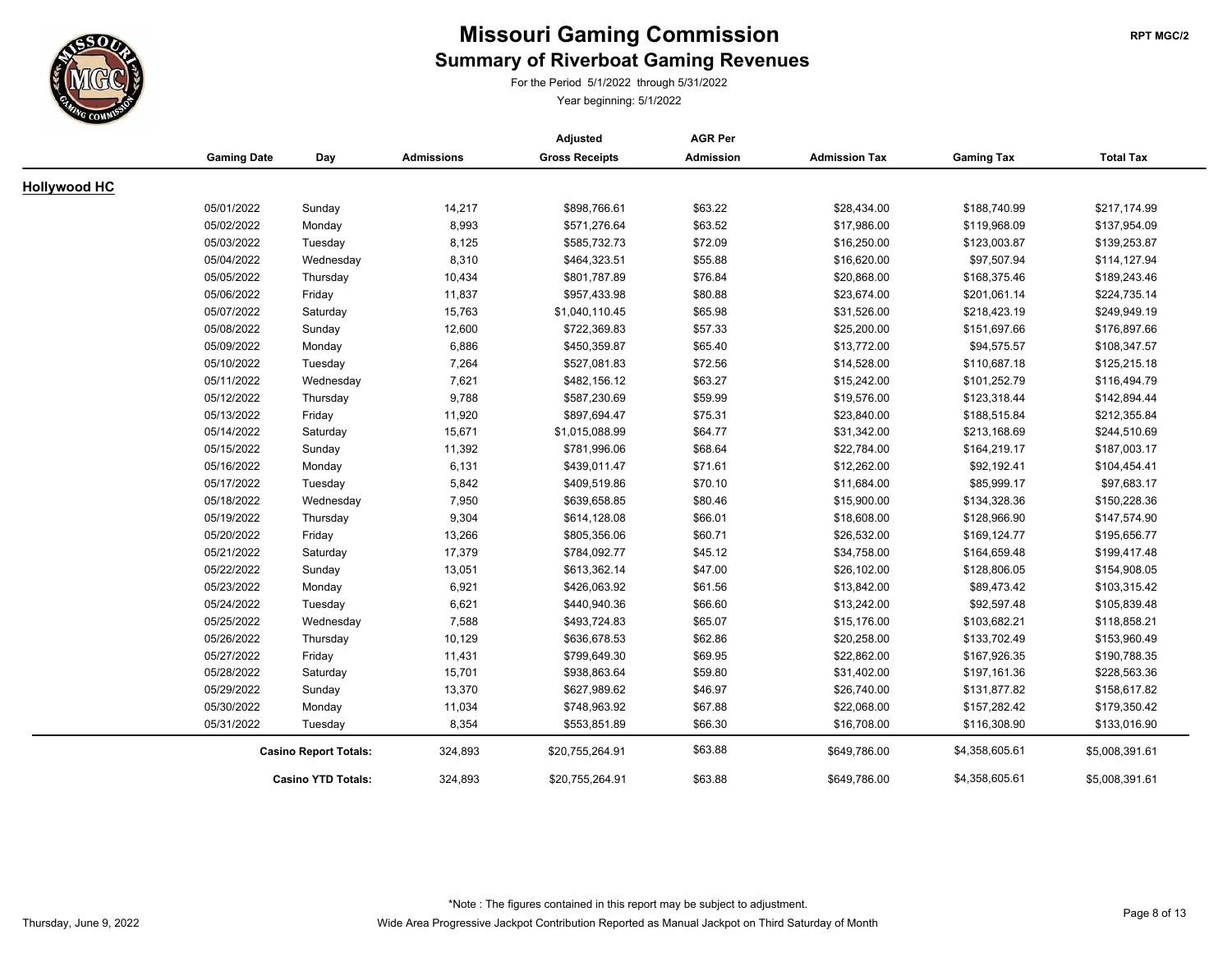

For the Period 5/1/2022 through 5/31/2022

|                         |                    |                              |                   | Adjusted              | <b>AGR Per</b> |                      |                   |                  |
|-------------------------|--------------------|------------------------------|-------------------|-----------------------|----------------|----------------------|-------------------|------------------|
|                         | <b>Gaming Date</b> | Day                          | <b>Admissions</b> | <b>Gross Receipts</b> | Admission      | <b>Admission Tax</b> | <b>Gaming Tax</b> | <b>Total Tax</b> |
| Horseshoe St. Louis HSL |                    |                              |                   |                       |                |                      |                   |                  |
|                         | 05/01/2022         | Sunday                       | 6,361             | \$301,699.55          | \$47.43        | \$12,722.00          | \$63,356.91       | \$76,078.91      |
|                         | 05/02/2022         | Monday                       | 5,115             | \$293,498.68          | \$57.38        | \$10,230.00          | \$61,634.72       | \$71,864.72      |
|                         | 05/03/2022         | Tuesday                      | 6,570             | \$329,319.56          | \$50.12        | \$13,140.00          | \$69,157.11       | \$82,297.11      |
|                         | 05/04/2022         | Wednesday                    | 5,455             | \$324,329.51          | \$59.46        | \$10,910.00          | \$68,109.20       | \$79,019.20      |
|                         | 05/05/2022         | Thursday                     | 6,755             | \$423,119.86          | \$62.64        | \$13,510.00          | \$88,855.17       | \$102,365.17     |
|                         | 05/06/2022         | Friday                       | 9,287             | \$709,649.47          | \$76.41        | \$18,574.00          | \$149,026.39      | \$167,600.39     |
|                         | 05/07/2022         | Saturday                     | 10,004            | \$501,283.87          | \$50.11        | \$20,008.00          | \$105,269.61      | \$125,277.61     |
|                         | 05/08/2022         | Sunday                       | 7,502             | \$456,024.48          | \$60.79        | \$15,004.00          | \$95,765.14       | \$110,769.14     |
|                         | 05/09/2022         | Monday                       | 4,999             | \$279,389.46          | \$55.89        | \$9,998.00           | \$58,671.79       | \$68,669.79      |
|                         | 05/10/2022         | Tuesday                      | 5,176             | \$266,762.78          | \$51.54        | \$10,352.00          | \$56,020.18       | \$66,372.18      |
|                         | 05/11/2022         | Wednesday                    | 4,761             | \$285,516.71          | \$59.97        | \$9,522.00           | \$59,958.51       | \$69,480.51      |
|                         | 05/12/2022         | Thursday                     | 6,347             | \$419,680.36          | \$66.12        | \$12,694.00          | \$88,132.88       | \$100,826.88     |
|                         | 05/13/2022         | Friday                       | 10,392            | \$728,436.71          | \$70.10        | \$20,784.00          | \$152,971.71      | \$173,755.71     |
|                         | 05/14/2022         | Saturday                     | 10,647            | \$620,368.90          | \$58.27        | \$21,294.00          | \$130,277.47      | \$151,571.47     |
|                         | 05/15/2022         | Sunday                       | 6,254             | \$353,834.67          | \$56.58        | \$12,508.00          | \$74,305.28       | \$86,813.28      |
|                         | 05/16/2022         | Monday                       | 4,651             | \$273,558.40          | \$58.82        | \$9,302.00           | \$57,447.26       | \$66,749.26      |
|                         | 05/17/2022         | Tuesday                      | 4,532             | \$292,021.05          | \$64.44        | \$9,064.00           | \$61,324.42       | \$70,388.42      |
|                         | 05/18/2022         | Wednesday                    | 4,614             | \$274,117.83          | \$59.41        | \$9,228.00           | \$57,564.74       | \$66,792.74      |
|                         | 05/19/2022         | Thursday                     | 5,463             | \$323,010.64          | \$59.13        | \$10,926.00          | \$67,832.23       | \$78,758.23      |
|                         | 05/20/2022         | Friday                       | 9,268             | \$554,522.41          | \$59.83        | \$18,536.00          | \$116,449.71      | \$134,985.71     |
|                         | 05/21/2022         | Saturday                     | 9,448             | \$593,357.54          | \$62.80        | \$18,896.00          | \$124,605.08      | \$143,501.08     |
|                         | 05/22/2022         | Sunday                       | 6,290             | \$373,107.47          | \$59.32        | \$12,580.00          | \$78,352.57       | \$90,932.57      |
|                         | 05/23/2022         | Monday                       | 4,676             | \$324,824.05          | \$69.47        | \$9,352.00           | \$68,213.05       | \$77,565.05      |
|                         | 05/24/2022         | Tuesday                      | 4,724             | \$246,200.71          | \$52.12        | \$9,448.00           | \$51,702.15       | \$61,150.15      |
|                         | 05/25/2022         | Wednesday                    | 5,038             | \$421,942.83          | \$83.75        | \$10,076.00          | \$88,607.99       | \$98,683.99      |
|                         | 05/26/2022         | Thursday                     | 6,786             | \$370,502.28          | \$54.60        | \$13,572.00          | \$77,805.48       | \$91,377.48      |
|                         | 05/27/2022         | Friday                       | 10,154            | \$653,695.48          | \$64.38        | \$20,308.00          | \$137,276.05      | \$157,584.05     |
|                         | 05/28/2022         | Saturday                     | 11,048            | \$601,896.63          | \$54.48        | \$22,096.00          | \$126,398.29      | \$148,494.29     |
|                         | 05/29/2022         | Sunday                       | 7,905             | \$390,192.48          | \$49.36        | \$15,810.00          | \$81,940.42       | \$97,750.42      |
|                         | 05/30/2022         | Monday                       | 5,641             | \$309,505.19          | \$54.87        | \$11,282.00          | \$64,996.09       | \$76,278.09      |
|                         | 05/31/2022         | Tuesday                      | 4,755             | \$276,835.00          | \$58.22        | \$9,510.00           | \$58,135.35       | \$67,645.35      |
|                         |                    | <b>Casino Report Totals:</b> | 210,618           | \$12,572,204.56       | \$59.69        | \$421,236.00         | \$2,640,162.95    | \$3,061,398.95   |
|                         |                    | <b>Casino YTD Totals:</b>    | 210,618           | \$12,572,204.56       | \$59.69        | \$421,236.00         | \$2,640,162.95    | \$3,061,398.95   |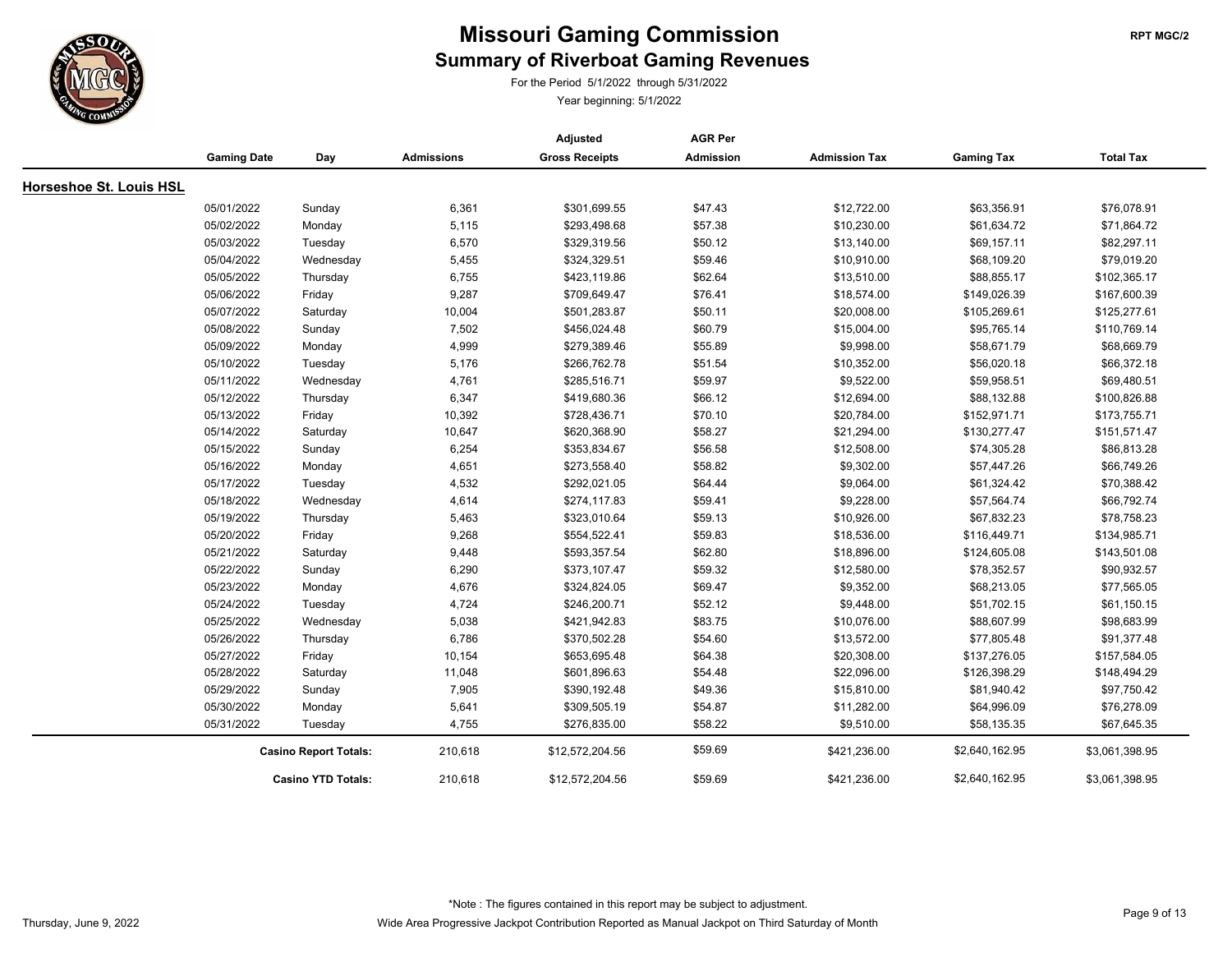

For the Period 5/1/2022 through 5/31/2022

|                         |                    |                              |                   | Adjusted              | <b>AGR Per</b>   |                      |                   |                  |
|-------------------------|--------------------|------------------------------|-------------------|-----------------------|------------------|----------------------|-------------------|------------------|
|                         | <b>Gaming Date</b> | Day                          | <b>Admissions</b> | <b>Gross Receipts</b> | <b>Admission</b> | <b>Admission Tax</b> | <b>Gaming Tax</b> | <b>Total Tax</b> |
| <b>Isle of Capri IB</b> |                    |                              |                   |                       |                  |                      |                   |                  |
|                         | 05/01/2022         | Sunday                       | 3,392             | \$236,852.47          | \$69.83          | \$6,784.00           | \$49,739.02       | \$56,523.02      |
|                         | 05/02/2022         | Monday                       | 1,751             | \$145,800.91          | \$83.27          | \$3,502.00           | \$30,618.19       | \$34,120.19      |
|                         | 05/03/2022         | Tuesday                      | 2,581             | \$219,052.23          | \$84.87          | \$5,162.00           | \$46,000.97       | \$51,162.97      |
|                         | 05/04/2022         | Wednesday                    | 2,941             | \$234,600.28          | \$79.77          | \$5,882.00           | \$49,266.06       | \$55,148.06      |
|                         | 05/05/2022         | Thursday                     | 2,961             | \$196,361.64          | \$66.32          | \$5,922.00           | \$41,235.94       | \$47,157.94      |
|                         | 05/06/2022         | Friday                       | 4,438             | \$351,137.43          | \$79.12          | \$8,876.00           | \$73,738.86       | \$82,614.86      |
|                         | 05/07/2022         | Saturday                     | 5,005             | \$365,173.84          | \$72.96          | \$10,010.00          | \$76,686.51       | \$86,696.51      |
|                         | 05/08/2022         | Sunday                       | 4,819             | \$278,248.13          | \$57.74          | \$9,638.00           | \$58,432.11       | \$68,070.11      |
|                         | 05/09/2022         | Monday                       | 1,999             | \$139,973.06          | \$70.02          | \$3,998.00           | \$29,394.34       | \$33,392.34      |
|                         | 05/10/2022         | Tuesday                      | 2,088             | \$151,469.16          | \$72.54          | \$4,176.00           | \$31,808.52       | \$35,984.52      |
|                         | 05/11/2022         | Wednesday                    | 2,645             | \$181,479.38          | \$68.61          | \$5,290.00           | \$38,110.67       | \$43,400.67      |
|                         | 05/12/2022         | Thursday                     | 2,352             | \$116,367.39          | \$49.48          | \$4,704.00           | \$24,437.15       | \$29,141.15      |
|                         | 05/13/2022         | Friday                       | 3,822             | \$299,153.60          | \$78.27          | \$7,644.00           | \$62,822.26       | \$70,466.26      |
|                         | 05/14/2022         | Saturday                     | 5,377             | \$376,832.47          | \$70.08          | \$10,754.00          | \$79,134.82       | \$89,888.82      |
|                         | 05/15/2022         | Sunday                       | 2,980             | \$190,187.17          | \$63.82          | \$5,960.00           | \$39,939.31       | \$45,899.31      |
|                         | 05/16/2022         | Monday                       | 1,846             | \$132,127.88          | \$71.58          | \$3,692.00           | \$27,746.85       | \$31,438.85      |
|                         | 05/17/2022         | Tuesday                      | 2,063             | \$161,358.83          | \$78.22          | \$4,126.00           | \$33,885.35       | \$38,011.35      |
|                         | 05/18/2022         | Wednesday                    | 2,945             | \$170,039.60          | \$57.74          | \$5,890.00           | \$35,708.32       | \$41,598.32      |
|                         | 05/19/2022         | Thursday                     | 2,449             | \$151,346.23          | \$61.80          | \$4,898.00           | \$31,782.71       | \$36,680.71      |
|                         | 05/20/2022         | Friday                       | 4,174             | \$274,346.42          | \$65.73          | \$8,348.00           | \$57,612.75       | \$65,960.75      |
|                         | 05/21/2022         | Saturday                     | 5,732             | \$390,011.38          | \$68.04          | \$11,464.00          | \$81,902.39       | \$93,366.39      |
|                         | 05/22/2022         | Sunday                       | 3,136             | \$254,054.77          | \$81.01          | \$6,272.00           | \$53,351.50       | \$59,623.50      |
|                         | 05/23/2022         | Monday                       | 1,816             | \$127,779.24          | \$70.36          | \$3,632.00           | \$26,833.64       | \$30,465.64      |
|                         | 05/24/2022         | Tuesday                      | 2,194             | \$193,025.44          | \$87.98          | \$4,388.00           | \$40,535.34       | \$44,923.34      |
|                         | 05/25/2022         | Wednesday                    | 2,892             | \$164,547.03          | \$56.90          | \$5,784.00           | \$34,554.88       | \$40,338.88      |
|                         | 05/26/2022         | Thursday                     | 3,062             | \$224,110.61          | \$73.19          | \$6,124.00           | \$47,063.23       | \$53,187.23      |
|                         | 05/27/2022         | Friday                       | 4,050             | \$335,668.20          | \$82.88          | \$8,100.00           | \$70,490.32       | \$78,590.32      |
|                         | 05/28/2022         | Saturday                     | 6,825             | \$476,331.86          | \$69.79          | \$13,650.00          | \$100,029.69      | \$113,679.69     |
|                         | 05/29/2022         | Sunday                       | 4,260             | \$289,342.57          | \$67.92          | \$8,520.00           | \$60,761.94       | \$69,281.94      |
|                         | 05/30/2022         | Monday                       | 3,364             | \$252,359.54          | \$75.02          | \$6,728.00           | \$52,995.50       | \$59,723.50      |
|                         | 05/31/2022         | Tuesday                      | 1,964             | \$107,394.53          | \$54.68          | \$3,928.00           | \$22,552.85       | \$26,480.85      |
|                         |                    | <b>Casino Report Totals:</b> | 101,923           | \$7,186,533.29        | \$70.51          | \$203,846.00         | \$1,509,171.99    | \$1,713,017.99   |
|                         |                    | <b>Casino YTD Totals:</b>    | 101,923           | \$7,186,533.29        | \$70.51          | \$203,846.00         | \$1,509,171.99    | \$1,713,017.99   |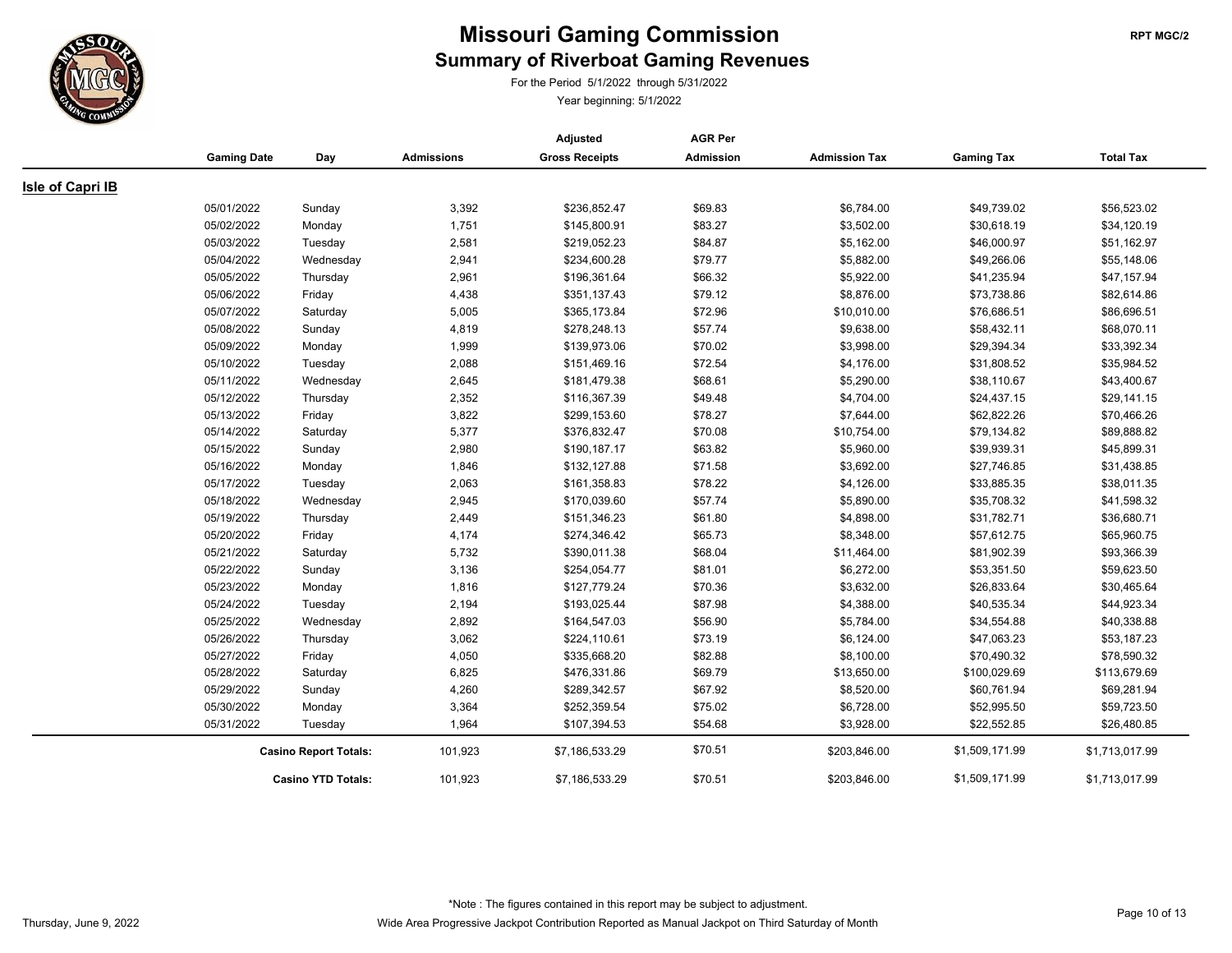

For the Period 5/1/2022 through 5/31/2022

|                             |                              |                           |                   | Adjusted              | <b>AGR Per</b>   |                      |                   |                  |
|-----------------------------|------------------------------|---------------------------|-------------------|-----------------------|------------------|----------------------|-------------------|------------------|
|                             | <b>Gaming Date</b>           | Day                       | <b>Admissions</b> | <b>Gross Receipts</b> | <b>Admission</b> | <b>Admission Tax</b> | <b>Gaming Tax</b> | <b>Total Tax</b> |
| <b>Mark Twain Casino HM</b> |                              |                           |                   |                       |                  |                      |                   |                  |
|                             | 05/01/2022                   | Sunday                    | 1,173             | \$85,620.56           | \$72.99          | \$2,346.00           | \$17,980.32       | \$20,326.32      |
|                             | 05/02/2022                   | Monday                    | 823               | \$63,907.63           | \$77.65          | \$1,646.00           | \$13,420.60       | \$15,066.60      |
|                             | 05/03/2022                   | Tuesday                   | 981               | \$80,535.11           | \$82.09          | \$1,962.00           | \$16,912.37       | \$18,874.37      |
|                             | 05/04/2022                   | Wednesday                 | 961               | \$61,176.25           | \$63.66          | \$1,922.00           | \$12,847.01       | \$14,769.01      |
|                             | 05/05/2022                   | Thursday                  | 1,428             | \$110,823.32          | \$77.61          | \$2,856.00           | \$23,272.90       | \$26,128.90      |
|                             | 05/06/2022                   | Friday                    | 2,293             | \$175,278.46          | \$76.44          | \$4,586.00           | \$36,808.48       | \$41,394.48      |
|                             | 05/07/2022                   | Saturday                  | 2,451             | \$142,901.94          | \$58.30          | \$4,902.00           | \$30,009.41       | \$34,911.41      |
|                             | 05/08/2022                   | Sunday                    | 1,703             | \$117,941.24          | \$69.25          | \$3,406.00           | \$24,767.66       | \$28,173.66      |
|                             | 05/09/2022                   | Monday                    | 729               | \$39,627.40           | \$54.36          | \$1,458.00           | \$8,321.75        | \$9,779.75       |
|                             | 05/10/2022                   | Tuesday                   | 790               | \$64,703.12           | \$81.90          | \$1,580.00           | \$13,587.66       | \$15,167.66      |
|                             | 05/11/2022                   | Wednesday                 | 860               | \$67,123.04           | \$78.05          | \$1,720.00           | \$14,095.84       | \$15,815.84      |
|                             | 05/12/2022                   | Thursday                  | 1,300             | \$114,677.91          | \$88.21          | \$2,600.00           | \$24,082.36       | \$26,682.36      |
|                             | 05/13/2022                   | Friday                    | 1,881             | \$142,422.96          | \$75.72          | \$3,762.00           | \$29,908.82       | \$33,670.82      |
|                             | 05/14/2022                   | Saturday                  | 2,471             | \$188,979.02          | \$76.48          | \$4,942.00           | \$39,685.59       | \$44,627.59      |
|                             | 05/15/2022                   | Sunday                    | 1,259             | \$104,265.85          | \$82.82          | \$2,518.00           | \$21,895.83       | \$24,413.83      |
|                             | 05/16/2022                   | Monday                    | 664               | \$51,307.67           | \$77.27          | \$1,328.00           | \$10,774.61       | \$12,102.61      |
|                             | 05/17/2022                   | Tuesday                   | 822               | \$61,816.07           | \$75.20          | \$1,644.00           | \$12,981.37       | \$14,625.37      |
|                             | 05/18/2022                   | Wednesday                 | 1,352             | \$97,657.25           | \$72.23          | \$2,704.00           | \$20,508.02       | \$23,212.02      |
|                             | 05/19/2022                   | Thursday                  | 1,253             | \$111,566.04          | \$89.04          | \$2,506.00           | \$23,428.87       | \$25,934.87      |
|                             | 05/20/2022                   | Friday                    | 1,768             | \$88,727.92           | \$50.19          | \$3,536.00           | \$18,632.86       | \$22,168.86      |
|                             | 05/21/2022                   | Saturday                  | 2,894             | \$221,834.16          | \$76.65          | \$5,788.00           | \$46,585.17       | \$52,373.17      |
|                             | 05/22/2022                   | Sunday                    | 1,032             | \$66,630.34           | \$64.56          | \$2,064.00           | \$13,992.37       | \$16,056.37      |
|                             | 05/23/2022                   | Monday                    | 651               | \$48,166.25           | \$73.99          | \$1,302.00           | \$10,114.91       | \$11,416.91      |
|                             | 05/24/2022                   | Tuesday                   | 729               | \$55,385.73           | \$75.97          | \$1,458.00           | \$11,631.00       | \$13,089.00      |
|                             | 05/25/2022                   | Wednesday                 | 1,208             | \$93,368.61           | \$77.29          | \$2,416.00           | \$19,607.41       | \$22,023.41      |
|                             | 05/26/2022                   | Thursday                  | 1,270             | \$90,332.43           | \$71.13          | \$2,540.00           | \$18,969.81       | \$21,509.81      |
|                             | 05/27/2022                   | Friday                    | 1,963             | \$133,527.96          | \$68.02          | \$3,926.00           | \$28,040.87       | \$31,966.87      |
|                             | 05/28/2022                   | Saturday                  | 2,228             | \$139,370.78          | \$62.55          | \$4,456.00           | \$29,267.86       | \$33,723.86      |
|                             | 05/29/2022                   | Sunday                    | 1,869             | \$107,980.44          | \$57.77          | \$3,738.00           | \$22,675.89       | \$26,413.89      |
|                             | 05/30/2022                   | Monday                    | 1,255             | \$105,084.12          | \$83.73          | \$2,510.00           | \$22,067.67       | \$24,577.67      |
|                             | 05/31/2022                   | Tuesday                   | 822               | \$53,712.63           | \$65.34          | \$1,644.00           | \$11,279.65       | \$12,923.65      |
|                             | <b>Casino Report Totals:</b> |                           | 42,883            | \$3,086,452.21        | \$71.97          | \$85,766.00          | \$648,154.94      | \$733,920.94     |
|                             |                              | <b>Casino YTD Totals:</b> | 42,883            | \$3,086,452.21        | \$71.97          | \$85,766.00          | \$648,154.94      | \$733,920.94     |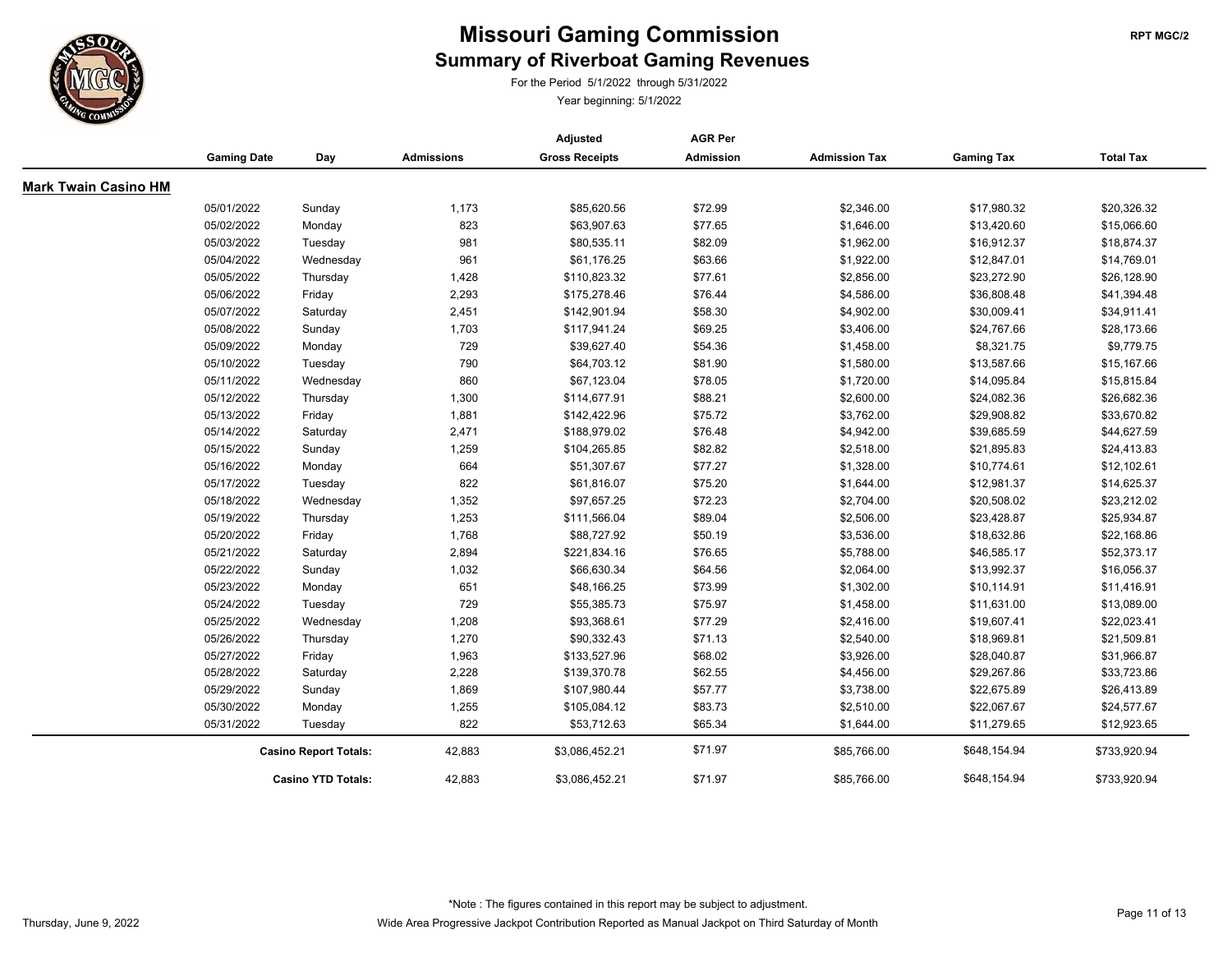

For the Period 5/1/2022 through 5/31/2022

|                             |                          |                              |                   | Adjusted                     | <b>AGR Per</b>     |                            |                              |                              |
|-----------------------------|--------------------------|------------------------------|-------------------|------------------------------|--------------------|----------------------------|------------------------------|------------------------------|
|                             | <b>Gaming Date</b>       | Day                          | <b>Admissions</b> | <b>Gross Receipts</b>        | <b>Admission</b>   | <b>Admission Tax</b>       | <b>Gaming Tax</b>            | <b>Total Tax</b>             |
| <b>River City Casino CC</b> |                          |                              |                   |                              |                    |                            |                              |                              |
|                             | 05/01/2022               | Sunday                       | 13,752            | \$1,075,220.43               | \$78.19            | \$27,504.00                | \$225,796.29                 | \$253,300.29                 |
|                             | 05/02/2022               | Monday                       | 8,523             | \$512,026.44                 | \$60.08            | \$17,046.00                | \$107,525.55                 | \$124,571.55                 |
|                             | 05/03/2022               | Tuesday                      | 7,791             | \$741,161.12                 | \$95.13            | \$15,582.00                | \$155,643.84                 | \$171,225.84                 |
|                             | 05/04/2022               | Wednesday                    | 9,119             | \$588,275.58                 | \$64.51            | \$18,238.00                | \$123,537.87                 | \$141,775.87                 |
|                             | 05/05/2022               | Thursday                     | 12,643            | \$855,335.21                 | \$67.65            | \$25,286.00                | \$179,620.39                 | \$204,906.39                 |
|                             | 05/06/2022               | Friday                       | 13,285            | \$1,032,650.86               | \$77.73            | \$26,570.00                | \$216,856.68                 | \$243,426.68                 |
|                             | 05/07/2022               | Saturday                     | 16,744            | \$878,300.63                 | \$52.45            | \$33,488.00                | \$184,443.13                 | \$217,931.13                 |
|                             | 05/08/2022               |                              | 13,747            | \$896,239.67                 | \$65.20            | \$27,494.00                | \$188,210.33                 | \$215,704.33                 |
|                             | 05/09/2022               | Sunday<br>Monday             | 6,571             | \$431,094.35                 | \$65.61            | \$13,142.00                | \$90,529.81                  | \$103,671.81                 |
|                             |                          |                              |                   |                              |                    |                            |                              |                              |
|                             | 05/10/2022<br>05/11/2022 | Tuesday                      | 6,757<br>9,036    | \$495,590.15<br>\$621,630.00 | \$73.34<br>\$68.79 | \$13,514.00<br>\$18,072.00 | \$104,073.93<br>\$130,542.30 | \$117,587.93<br>\$148,614.30 |
|                             |                          | Wednesday                    |                   |                              |                    |                            |                              |                              |
|                             | 05/12/2022<br>05/13/2022 | Thursday                     | 10,280<br>12,216  | \$690,939.45                 | \$67.21<br>\$78.31 | \$20,560.00<br>\$24,432.00 | \$145,097.28<br>\$200,896.08 | \$165,657.28<br>\$225,328.08 |
|                             | 05/14/2022               | Friday                       | 15,980            | \$956,647.99                 | \$56.56            |                            |                              |                              |
|                             |                          | Saturday                     |                   | \$903,780.44                 |                    | \$31,960.00                | \$189,793.89                 | \$221,753.89                 |
|                             | 05/15/2022               | Sunday                       | 11,852            | \$517,534.79                 | \$43.67            | \$23,704.00                | \$108,682.31                 | \$132,386.31                 |
|                             | 05/16/2022               | Monday                       | 6,420             | \$482,694.14                 | \$75.19            | \$12,840.00                | \$101,365.77                 | \$114,205.77                 |
|                             | 05/17/2022               | Tuesday                      | 6,836             | \$555,904.02                 | \$81.32            | \$13,672.00                | \$116,739.84                 | \$130,411.84                 |
|                             | 05/18/2022               | Wednesday                    | 9,870             | \$612,286.27                 | \$62.04            | \$19,740.00                | \$128,580.12                 | \$148,320.12                 |
|                             | 05/19/2022               | Thursday                     | 9,447             | \$557,610.36                 | \$59.03            | \$18,894.00                | \$117,098.18                 | \$135,992.18                 |
|                             | 05/20/2022               | Friday                       | 13,447            | \$974,192.50                 | \$72.45            | \$26,894.00                | \$204,580.43                 | \$231,474.43                 |
|                             | 05/21/2022               | Saturday                     | 15,860            | \$993,753.84                 | \$62.66            | \$31,720.00                | \$208,688.31                 | \$240,408.31                 |
|                             | 05/22/2022               | Sunday                       | 13,297            | \$842,109.56                 | \$63.33            | \$26,594.00                | \$176,843.01                 | \$203,437.01                 |
|                             | 05/23/2022               | Monday                       | 6,680             | \$544,161.50                 | \$81.46            | \$13,360.00                | \$114,273.92                 | \$127,633.92                 |
|                             | 05/24/2022               | Tuesday                      | 7,069             | \$603,153.92                 | \$85.32            | \$14,138.00                | \$126,662.32                 | \$140,800.32                 |
|                             | 05/25/2022               | Wednesday                    | 9,279             | \$567,126.51                 | \$61.12            | \$18,558.00                | \$119,096.57                 | \$137,654.57                 |
|                             | 05/26/2022               | Thursday                     | 10,789            | \$632,080.38                 | \$58.59            | \$21,578.00                | \$132,736.88                 | \$154,314.88                 |
|                             | 05/27/2022               | Friday                       | 13,433            | \$1,026,883.43               | \$76.44            | \$26,866.00                | \$215,645.52                 | \$242,511.52                 |
|                             | 05/28/2022               | Saturday                     | 15,360            | \$762,750.55                 | \$49.66            | \$30,720.00                | \$160,177.62                 | \$190,897.62                 |
|                             | 05/29/2022               | Sunday                       | 14,258            | \$974,111.48                 | \$68.32            | \$28,516.00                | \$204,563.41                 | \$233,079.41                 |
|                             | 05/30/2022               | Monday                       | 11,122            | \$801,850.33                 | \$72.10            | \$22,244.00                | \$168,388.57                 | \$190,632.57                 |
|                             | 05/31/2022               | Tuesday                      | 7,784             | \$708,257.49                 | \$90.99            | \$15,568.00                | \$148,734.07                 | \$164,302.07                 |
|                             |                          | <b>Casino Report Totals:</b> | 339,247           | \$22,835,353.39              | \$67.31            | \$678,494.00               | \$4,795,424.22               | \$5,473,918.22               |
|                             |                          | <b>Casino YTD Totals:</b>    | 339,247           | \$22,835,353.39              | \$67.31            | \$678,494.00               | \$4,795,424.22               | \$5,473,918.22               |